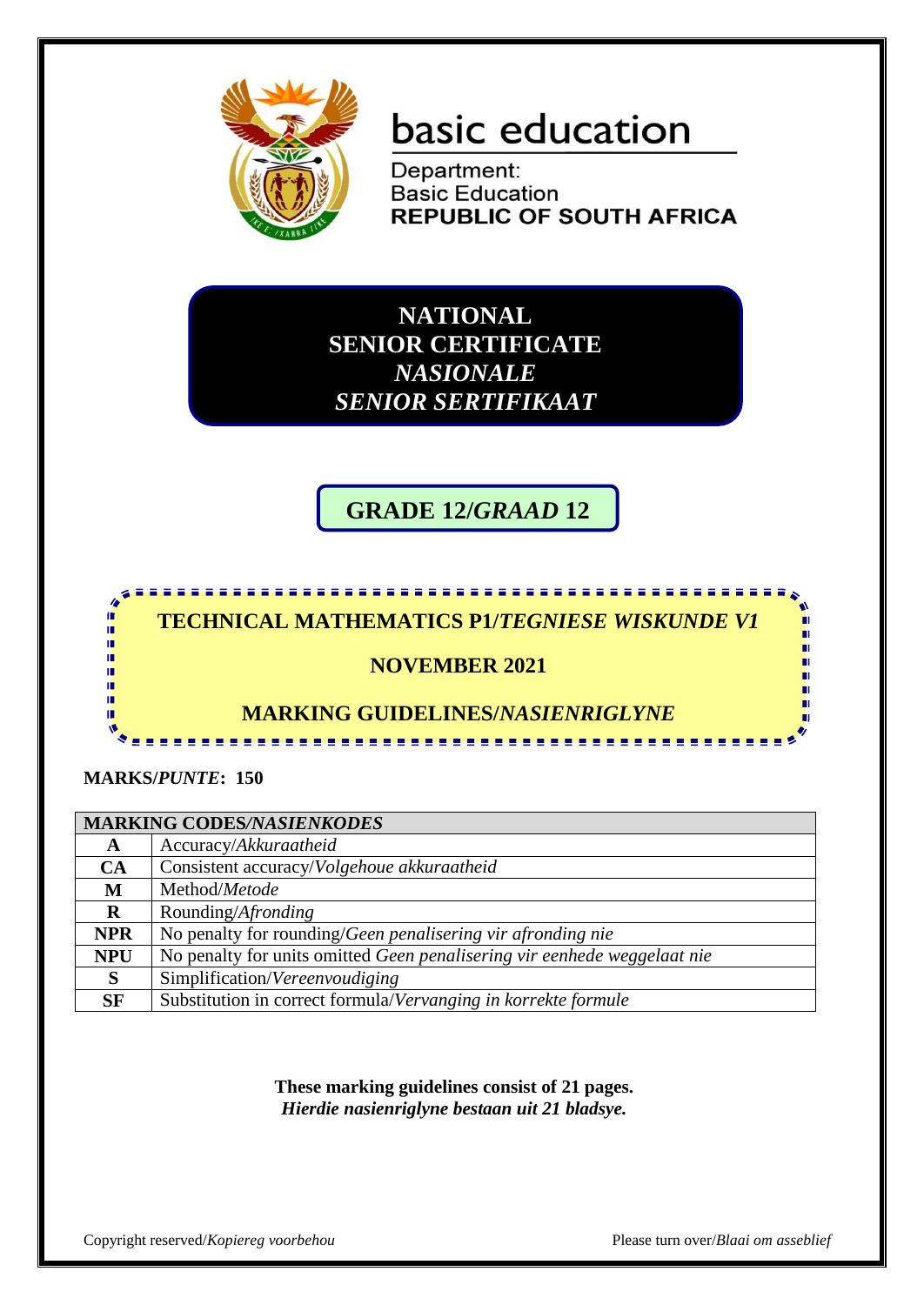## **NOTE:**

- If a candidate answers a question TWICE, only mark the FIRST attempt.
- The method of consistent accuracy marking must be applied to all aspects of the marking guideline where applicable as indicated with the marking code **CA**.
- If a candidate strikes off a response to a question and does not attempt the question again, then the struck off question should be marked.
- **#** Shows questions where Tolerance Range will be applied**: 3.3.2 ; 5.2 ; 5.3.2 ; 9.2**

## *LET WEL:*

- *Indien 'n kandidaat 'n vraag TWEE keer beantwoord, sien slegs die EERSTE poging na*.
- *Die metode van volgehoue akkuraatheid-nasien moet waar moontlik op alle aspekte van die nasienriglyne toegepas word soos aangedui deur die nasienkode* **CA.**
- *Indien 'n kandidaat 'n antwoord deurhaal en nie poog om die vraag weer te beantwoord dan moet die deurgehaalde antwoord gemerk word.*
- **#** *Toon vrae waar Toleransie Wydte (Verdraagsaamheids omvang) toegepas word:* **3.3.2 ; 5.2 ; 5.3.2 ; 9.2**

| 1.1.1 | $2x(x+3) = 0$                                                                                                                                                                                                                                   |                                                                                                                                                                               |
|-------|-------------------------------------------------------------------------------------------------------------------------------------------------------------------------------------------------------------------------------------------------|-------------------------------------------------------------------------------------------------------------------------------------------------------------------------------|
|       | $x=0$ or/of $x=-3$                                                                                                                                                                                                                              | $\checkmark$ $x=0$                                                                                                                                                            |
|       |                                                                                                                                                                                                                                                 | $\sqrt{x}=-3$<br>A                                                                                                                                                            |
|       |                                                                                                                                                                                                                                                 | (2)                                                                                                                                                                           |
| 1.1.2 | $x(x+9) = 12$<br>$x^2+9x-12=0$<br>$x = \frac{-b \pm \sqrt{b^2 - 4ac}}{2a}$<br>$=\frac{-\left(9\right) \pm \sqrt{\left(9\right)^2 - 4(1)(-12)}}{2(1)}$<br>$=\frac{-9 \pm \sqrt{129}}{2}$<br>$\therefore x \approx 1,18$ or/of $x \approx -10,18$ | $\checkmark$ standard form/standaardvorm $\Lambda$<br>$\checkmark$ SF<br>CA<br>$\checkmark$ $\checkmark$ each x -value/elke waarde <b>CA</b>                                  |
| 1.1.3 |                                                                                                                                                                                                                                                 | $\mathbf R$<br>(4)                                                                                                                                                            |
|       | $x(6-x) \ge 0$<br>Critical values/kritiese waardes:<br>$0$ and 6<br>$0.0 \le x \le 6$ OR/OF $x \in [0,6]$ OR/OF<br>$x \ge 0$ and/en $x \le 6$                                                                                                   | $\checkmark$ both critical values/<br>$\mathbf{A}$<br>albei kritiese waardes<br>$\checkmark$ notation/notasie<br>A<br>$\checkmark$ number line representation/                |
|       |                                                                                                                                                                                                                                                 | getallelyn voorstelling<br><b>CA</b>                                                                                                                                          |
|       | $\Omega$<br>6                                                                                                                                                                                                                                   | <b>Note: Award full marks if</b><br><b>ONLY</b> the correct number line<br>representation is shown.<br>Nota: Ken vol punte toe<br>SLEGS as korrekte getallelyn<br>getoon word |
|       |                                                                                                                                                                                                                                                 | (3)                                                                                                                                                                           |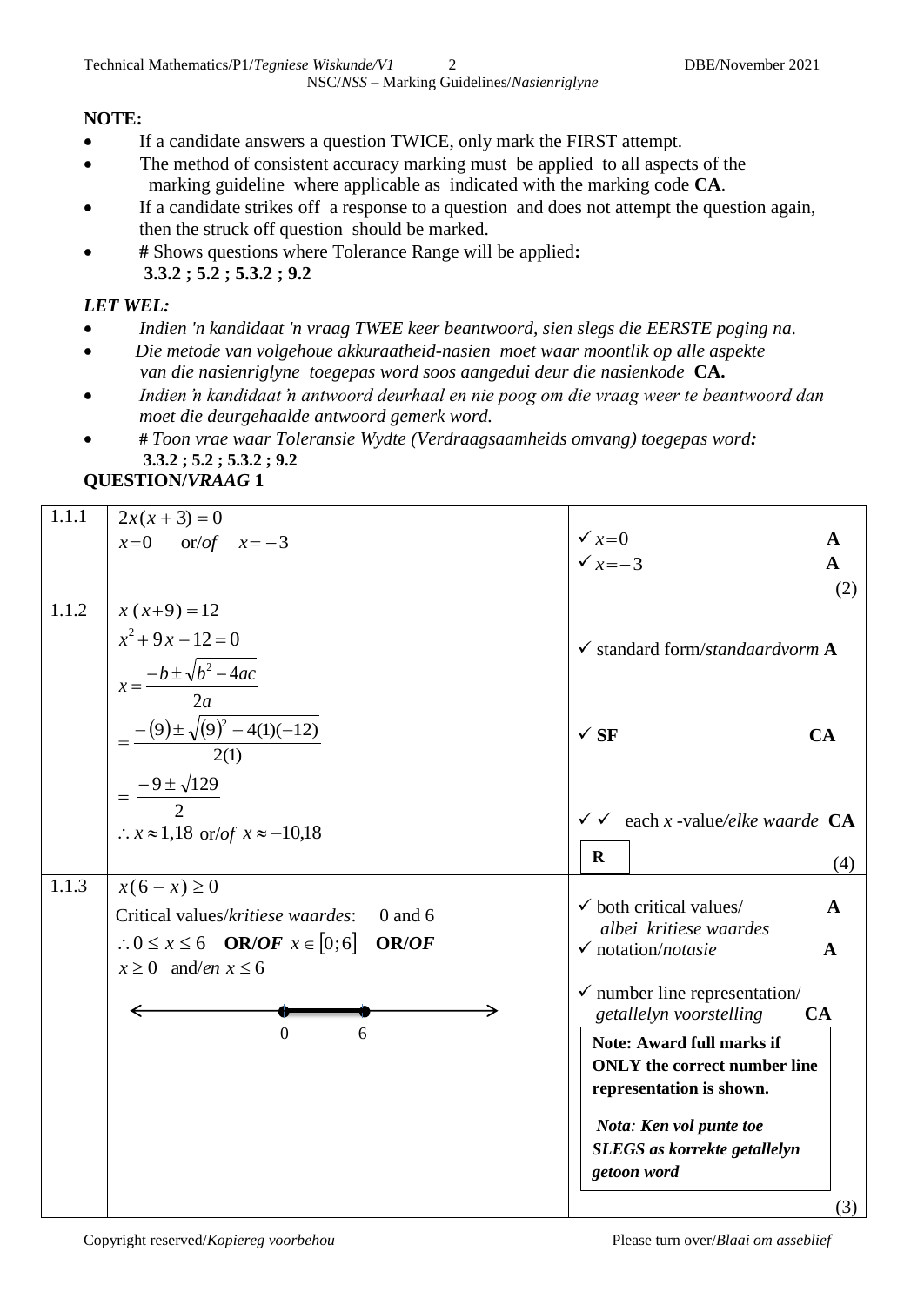| 1.2 | $x = 1 - 2y$ and/en $3x^2 = 3 + x + y$                                                                          |                                                                                                           |                         |
|-----|-----------------------------------------------------------------------------------------------------------------|-----------------------------------------------------------------------------------------------------------|-------------------------|
|     | $3(1-2y)^2 = 3 + (1-2y) + y$                                                                                    | $\checkmark$ substitution/vervanging                                                                      | $\mathbf{A}$            |
|     | $3-12y+12y^2=4-y$                                                                                               | $\checkmark$                                                                                              | CA                      |
|     | $12y^2 - 11y - 1 = 0$                                                                                           | $\checkmark$ correct standard form/<br>korrekte standaard vorm                                            | CA                      |
|     | $12y^2 - 11y - 1 = 0$<br>$(12y+1)(y-1) = 0$ OR/OF $y = \frac{-(-11) \pm \sqrt{(-11)^2 - 4(12)(-1)}}{2(12)}$     | $\checkmark$ factors/formula /                                                                            |                         |
|     | $\therefore y = -\frac{1}{12} \approx -0.08 \quad \text{or/of} \quad y = 1$                                     | faktore/formule.                                                                                          | CA                      |
|     | $x=1-2(-\frac{1}{12})$ or/of $x=1-2(1)$                                                                         | $\checkmark$ both y-values/-waardes                                                                       | <b>CA</b>               |
|     | $\therefore x = \frac{7}{6} \approx 1,17 \text{ or/of } x = -1$                                                 | $\checkmark$ both <i>x</i> -values/-waardes                                                               | CA                      |
|     | <b>OR/OF</b>                                                                                                    | OR/OF                                                                                                     |                         |
|     | $y = \frac{1-x}{2}$ and/ en $3x^2 = 3 + x + y$                                                                  |                                                                                                           |                         |
|     | $3x^2 = 3 + x + \frac{1-x}{2}$                                                                                  | $\checkmark$ substitution/vervanging                                                                      | $\mathbf{A}$            |
|     | $6x^2 = 6 + 2x + 1 - x$                                                                                         | $\checkmark$                                                                                              | CA                      |
|     | $6x^2 - x - 7 = 0$                                                                                              | $\checkmark$ correct standard form/<br>korrekte standaardvorm                                             | CA                      |
|     | 6x <sup>2</sup> - x-7 = 0<br>(6x-7)(x+1) = 0 <b>OR/OF</b> $x = \frac{-(-1) \pm \sqrt{(-1)^2 - 4(6)(-7)}}{2(6)}$ | $\checkmark$ factors/form./faktore/form.                                                                  | CA                      |
|     | $\therefore x = \frac{7}{6} \approx 1.17 \text{ or/}of x = -1$                                                  | $\checkmark$ both x-values/-waarde                                                                        | CA                      |
|     | $y = \frac{1 - \frac{7}{6}}{2}$ or/of $y = \frac{1 - (-1)}{2}$                                                  | $\checkmark$ both y-values/-waardes                                                                       | CA                      |
|     | $\therefore y = -\frac{1}{12} \approx -0.08 \text{ or/}of y = 1$                                                | OR/OF                                                                                                     |                         |
|     | OR/ <i>OF</i>                                                                                                   |                                                                                                           |                         |
|     | $x = 1-2y(1)$ and / en $3x^2-3-x = y(2)$                                                                        |                                                                                                           |                         |
|     | Sub/verv $(2)$ into/in $(1)$                                                                                    |                                                                                                           |                         |
|     | $x = 1-2(3x^2-3-x)$                                                                                             | $\checkmark$ substitution/vervanging                                                                      | A                       |
|     | $x = 1 - 6x^2 + 6 - 2x$                                                                                         | $\checkmark$                                                                                              | CA                      |
|     | $6x^2 - x - 7 = 0$<br>$(6x-7)(x+1)=0$                                                                           | $\checkmark$ correct standard form/<br>korrekte standaardvorm<br>$\checkmark$ factors/form./faktore/form. | CA<br><b>CA</b>         |
|     | ∴ $x = \frac{7}{6} \approx 1.17$ or/o, $x = \frac{-(-1) \pm \sqrt{(-1)^2 - 4(6)(-7)}}{2(6)}$                    | $\checkmark$ both x-values/-waarde                                                                        | CA                      |
|     | $\therefore y = -\frac{1}{12} \approx -0.08 \text{ or/}of y = 1$                                                | $\checkmark$ both y-values/-waardes                                                                       | CA<br><b>NPR</b><br>(6) |

Copyright reserved/*Kopiereg voorbehou* Please turn over/*Blaai om asseblief*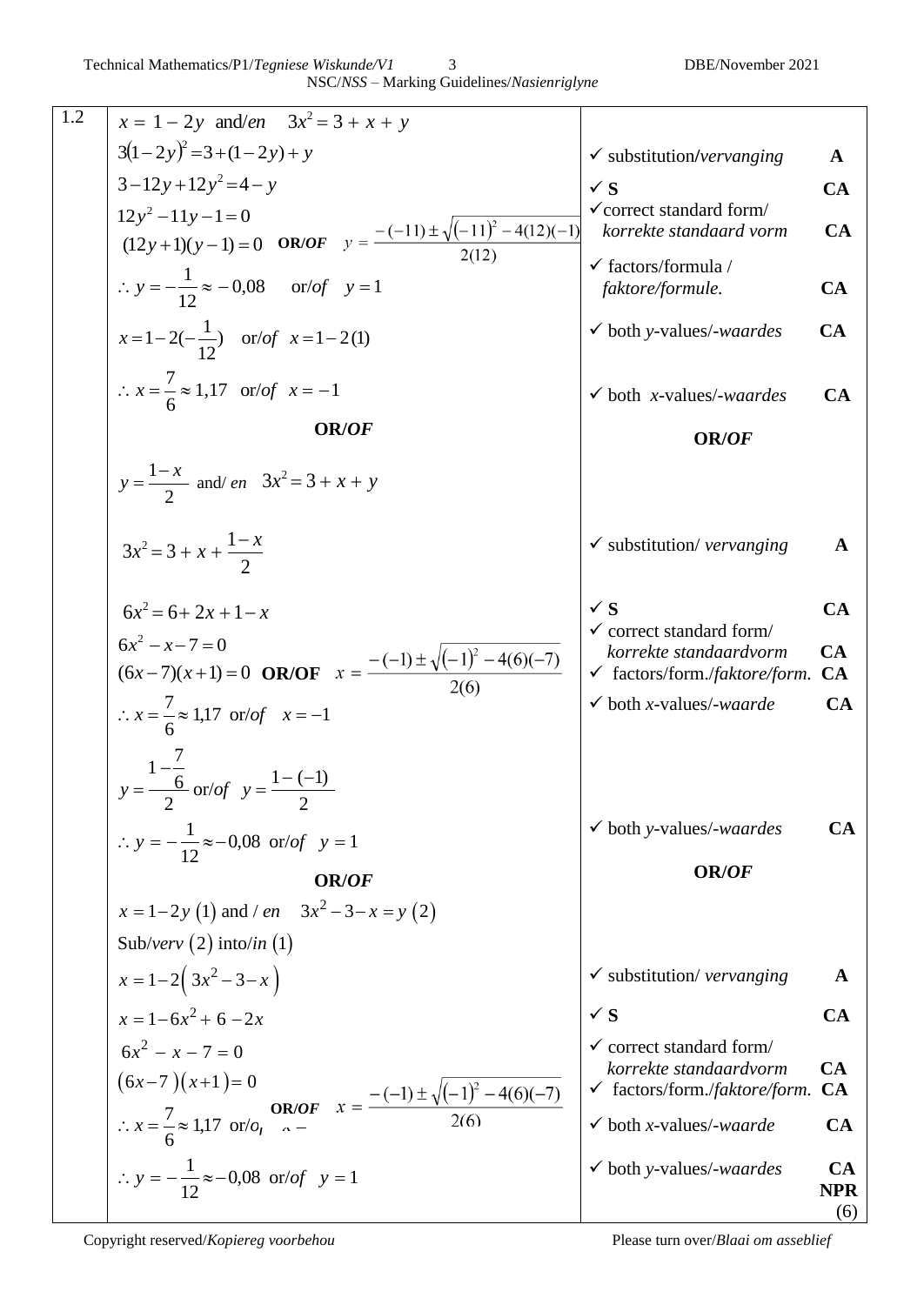| 1.3.1 | $T = 2\pi \sqrt{\frac{L}{g}}$<br>$\frac{T}{2\pi} = \sqrt{\frac{L}{g}}$<br>$\left(\frac{T}{2\pi}\right)^2 = \left(\frac{L}{g}\right)^2$<br>$L = g \cdot \left(\frac{T}{2\pi}\right)^2$<br><b>OR/OF</b>                                                                 | $\checkmark$ M squaring both sides/<br>kwadreer beide kante<br>$\checkmark$ L subject/ onderwerp<br>OR/OF               | A<br>$\mathbf A$                   |
|-------|-----------------------------------------------------------------------------------------------------------------------------------------------------------------------------------------------------------------------------------------------------------------------|-------------------------------------------------------------------------------------------------------------------------|------------------------------------|
|       | $T = 2\pi \sqrt{\frac{L}{g}}$<br>$(T)^2 = \left(2\pi\sqrt{\frac{L}{g}}\right)^2$<br>$T^2 = 4\pi^2 \frac{L}{g}$<br>$L = \frac{gT^2}{4\pi^2}$                                                                                                                           | $\checkmark$ M squaring both sides/<br>kwadreer beide kante<br>$\checkmark$ L subject/ onderwerp                        | $\mathbf{A}$<br>$\mathbf A$<br>(2) |
| 1.3.2 | $\left  \begin{array}{c} L=g\cdot \left(\frac{T}{2\pi}\right)^2 \\ \\ L=9,8\cdot \left(\frac{1.74}{2}\right)^2 \end{array} \right $<br>$\left(2\pi\right)$<br>$L = 0,75m$<br>OR/OF<br>L = $\frac{g T^2}{4\pi^2}$<br>L = $\frac{(9,8)(1,74)^2}{4\pi^2}$<br>$L = 0,75m$ | $\checkmark$ SF<br>$\checkmark$ value of/waarde van L<br>OR/OF<br>$\checkmark$ SF<br>$\checkmark$ value of/waarde van L | CA<br>CA<br>CA                     |
|       | OR/OF                                                                                                                                                                                                                                                                 | OR/OF                                                                                                                   |                                    |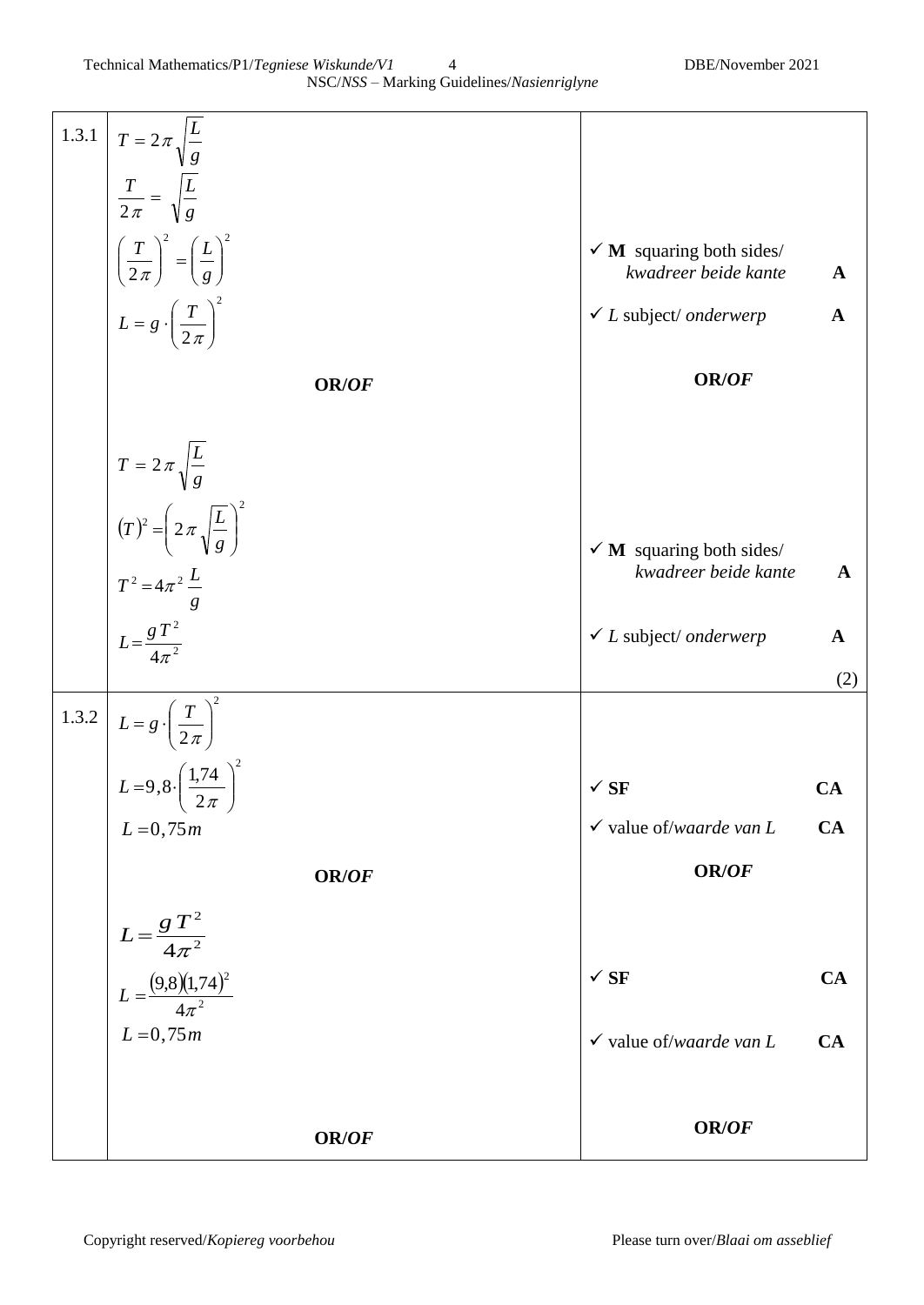|       | $T = 2\pi \sqrt{\frac{L}{g}}$<br>1,74 = $2\pi \sqrt{\frac{L}{9,8}}$<br>$L = 9,8 \cdot \left(\frac{1,74}{2\pi}\right)^2$<br>$L = 0, 75m$ |                  |                  |                |                |                  |                      |        | $\checkmark$ SF<br>$\checkmark$ value of/waarde van L<br><b>NPR</b> | $\mathbf A$<br>CA<br><b>NPU</b><br>(2)                                                               |               |
|-------|-----------------------------------------------------------------------------------------------------------------------------------------|------------------|------------------|----------------|----------------|------------------|----------------------|--------|---------------------------------------------------------------------|------------------------------------------------------------------------------------------------------|---------------|
| 1.4.1 | $1101100_{2} - 11100_{2} = 1010000_{2}$                                                                                                 |                  |                  |                |                |                  |                      |        |                                                                     | $\times$ 1010000 <sub>2</sub>                                                                        | $\mathbf{A}$  |
|       |                                                                                                                                         |                  |                  |                |                |                  |                      |        |                                                                     | Note: No penalty if base 2 is<br>omitted.<br>Nota: geen penaliseering<br>indien basis 2 uitgelaat is | (1)           |
| 1.4.2 | 2 <sup>6</sup>                                                                                                                          | 2 <sup>5</sup>   | 2 <sup>4</sup>   | $2^3$          | $2^2$          | 2 <sup>1</sup>   | $2^{\rm o}$          |        |                                                                     |                                                                                                      |               |
|       | 1                                                                                                                                       | $\boldsymbol{0}$ | 1                | $\overline{0}$ | $\overline{0}$ | $\overline{0}$   | $\mathbf{0}$         |        |                                                                     | $\checkmark$ M                                                                                       | CA            |
|       | $= 64 + 16 = 80$                                                                                                                        |                  |                  |                |                |                  |                      |        |                                                                     | $\checkmark$ decimal value/ <i>desimale waarde</i>                                                   | CA            |
|       |                                                                                                                                         | OR/OF            |                  |                |                |                  |                      |        |                                                                     | OR/OF                                                                                                |               |
|       | 2 <sup>6</sup>                                                                                                                          | 2 <sup>5</sup>   | 2 <sup>4</sup>   | $2^3$          | $2^2$          | 2 <sup>1</sup>   | $2^{\scriptstyle 0}$ |        |                                                                     |                                                                                                      |               |
|       |                                                                                                                                         |                  |                  |                |                |                  |                      |        |                                                                     |                                                                                                      |               |
|       | $\mathbf{1}$                                                                                                                            | $\mathbf{1}$     | $\boldsymbol{0}$ | $\mathbf{1}$   | $\mathbf{1}$   | $\boldsymbol{0}$ | $\boldsymbol{0}$     | $=108$ |                                                                     |                                                                                                      |               |
|       |                                                                                                                                         |                  | $\mathbf{1}$     | $\mathbf{1}$   | $\mathbf{1}$   | $\boldsymbol{0}$ | $\boldsymbol{0}$     | $=28$  |                                                                     | $\checkmark$ M                                                                                       | $\mathbf A$   |
|       | $= 108 - 28 = 80$                                                                                                                       |                  |                  |                |                |                  |                      |        |                                                                     | $\checkmark$ decimal value/ <i>desimale waarde</i>                                                   | CA            |
|       |                                                                                                                                         |                  |                  |                |                |                  |                      |        |                                                                     | AO: full marks/vol punte                                                                             | (2)<br>$[22]$ |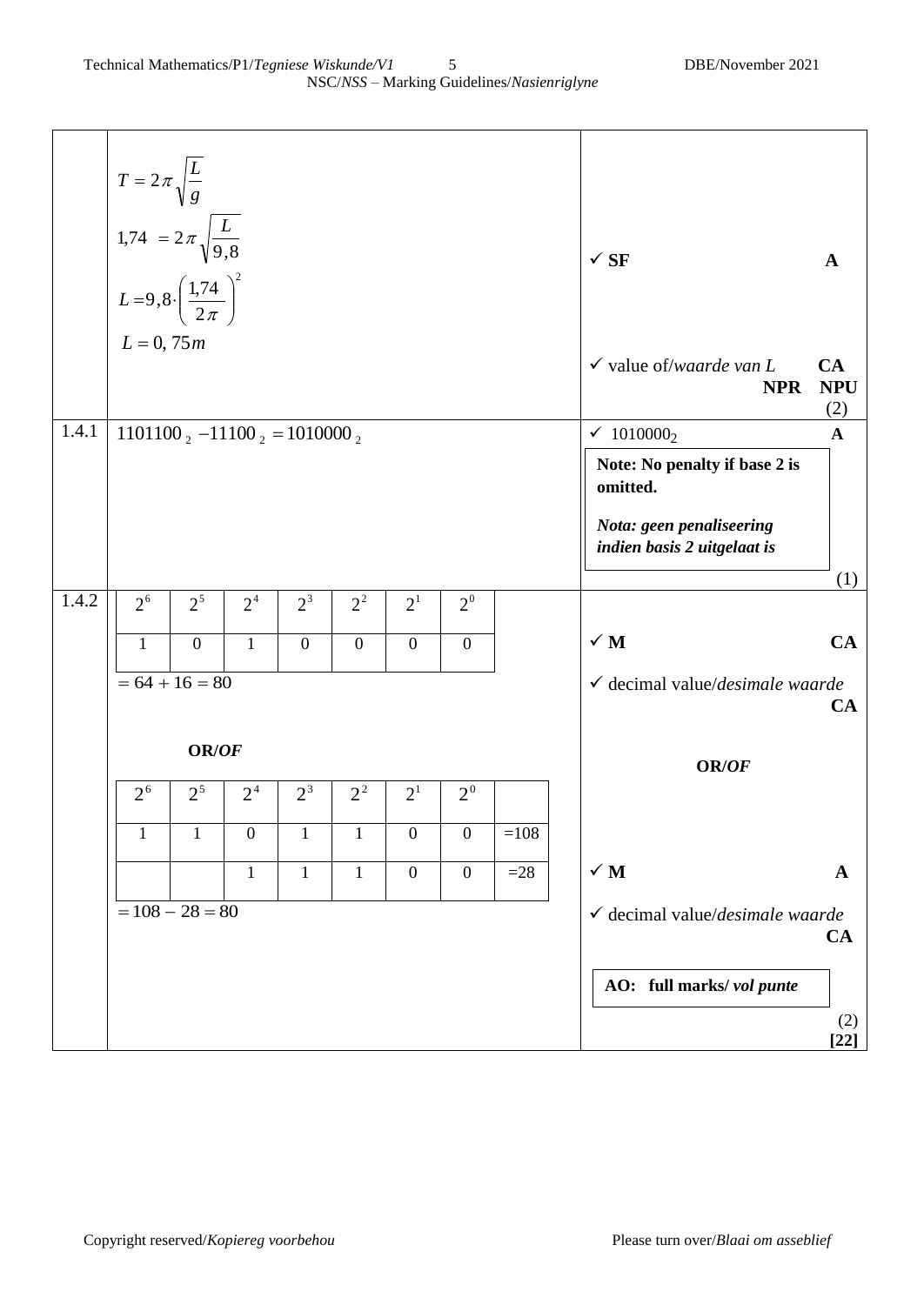| 2.1.1 | Non-real/ <i>nie-reël</i>                                    | $\checkmark$ non-real/ <i>nie-reël</i> |                  |
|-------|--------------------------------------------------------------|----------------------------------------|------------------|
|       |                                                              |                                        | (1)              |
| 2.1.2 | Real, rational, equal                                        | $\checkmark$ Real, rational, equal/    |                  |
|       | Reëel, rasionaal, gelyk                                      | Reëel, rasionaal, gelyk                | A                |
|       |                                                              |                                        |                  |
|       |                                                              |                                        | $\left(1\right)$ |
| 2.2   | $-x^2+2qx-4=0$<br><b>OR/OF</b> $x^2-2qx+4=0$                 |                                        |                  |
|       | $b^2 - 4ac < 0$                                              | $\checkmark$ $\Delta$ < 0              | A                |
|       |                                                              |                                        |                  |
|       | $(2q)^2 - 4(-1)(-4) < 0$ OR/OF $(-2q)^2 - 4(1)(4) < 0$       | $\checkmark$ SF                        | A                |
|       | $4q^2 - 16 < 0$                                              |                                        |                  |
|       | $q^2 - 4 < 0$                                                |                                        |                  |
|       | $(q-2)(q+2) < 0$                                             |                                        |                  |
|       | $-2 < q < 2$ OR/OF $q \in (-2,2)$ OR/OF $q > -2$ and $q < 2$ | $\checkmark$ end points and correct    |                  |
|       |                                                              | notation/ <i>eindpunte en</i>          |                  |
|       |                                                              | korrekte notasie                       | <b>CA</b>        |
|       |                                                              |                                        | (3)              |
|       |                                                              |                                        | 5                |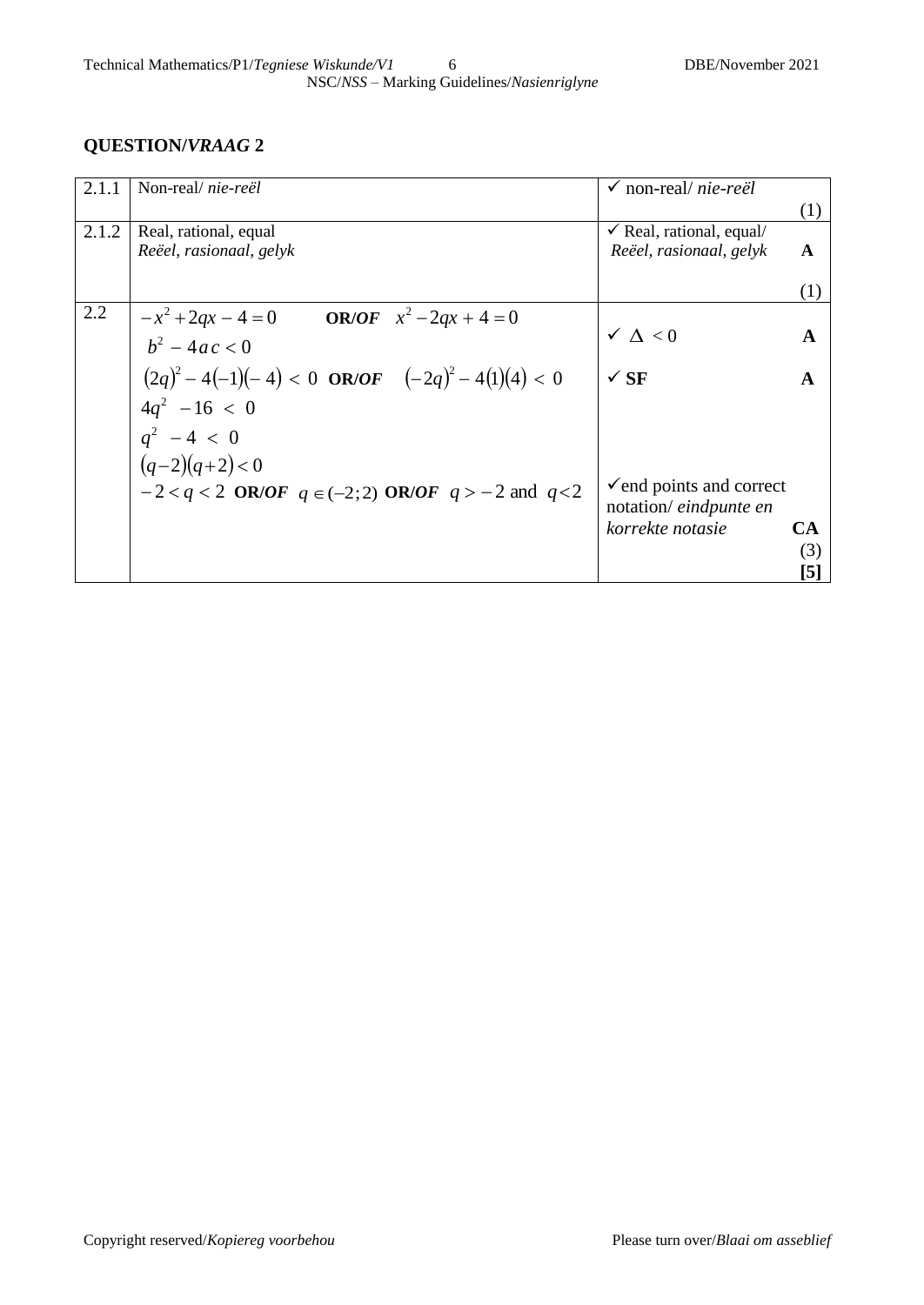| 3.1.1 | $(81a^{-8})^{-\frac{3}{4}}$<br>$=(3^4a^{-8})^{-\frac{3}{4}}$<br>= 3 <sup>-3</sup> a <sup>6</sup> OR/OF $\frac{1}{27}$ a <sup>6</sup> OR/OF $\frac{a^{0}}{27}$ | $\checkmark$ Prime base or exponential<br>property/ priembasis of<br>eksponensiële eienskap<br>$\times 3^{-3}$<br>$\sqrt{a}^6$<br>AO: 2 marks/punte | $\mathbf{A}$<br>CA<br>$\mathbf{A}$<br>(3) |
|-------|---------------------------------------------------------------------------------------------------------------------------------------------------------------|-----------------------------------------------------------------------------------------------------------------------------------------------------|-------------------------------------------|
| 3.1.2 | $\log_2 16 + \log_3 4^0$                                                                                                                                      |                                                                                                                                                     |                                           |
|       | $=$ $\log_2 2^4 + \log_3 1$                                                                                                                                   | $\sqrt{\log_2 2^4}$                                                                                                                                 | $\mathbf{A}$                              |
|       | $=4\log_2 2 + \log_3 1$                                                                                                                                       | $\sqrt{\log_3 1}$                                                                                                                                   | $\mathbf{A}$                              |
|       | $= 4(1)+0$                                                                                                                                                    | $\sqrt{\log_2 2} = 1$                                                                                                                               | CA                                        |
|       | $=4$                                                                                                                                                          | $\checkmark$ 4                                                                                                                                      | CA                                        |
|       | OR/OF                                                                                                                                                         | OR/OF                                                                                                                                               |                                           |
|       | $\log_2 16 + \log_3 4^0$                                                                                                                                      | $\sqrt{\log_2 2^4}$                                                                                                                                 | $\mathbf{A}$                              |
|       | $=$ log <sub>2</sub> $2^4$ + 0 log <sub>3</sub> 4                                                                                                             | $\sqrt{4 \log_2 2 + 0 \log_3 4}$                                                                                                                    | $\mathbf A$                               |
|       | $=4\log_2 2+0\log_3 4$                                                                                                                                        | $\sqrt{\log_2 2} = 1$                                                                                                                               | CA                                        |
|       | $= 4(1) + 0$                                                                                                                                                  | $\checkmark$ 4                                                                                                                                      | CA                                        |
|       | $=4$                                                                                                                                                          |                                                                                                                                                     |                                           |
|       | OR/OF                                                                                                                                                         | OR/OF                                                                                                                                               |                                           |
|       | $\log_2 16 + \log_3 4^0$                                                                                                                                      |                                                                                                                                                     |                                           |
|       | $=\frac{\log 16}{\log 2}+\frac{\log 4^0}{\log 3}$                                                                                                             | $\sqrt{\frac{\log 2^4}{\log 2}}$                                                                                                                    | $\mathbf A$                               |
|       | $=\frac{\log 2^4}{\log 2}+\frac{\log 1}{\log 3}$                                                                                                              | $\sqrt{\log 1}$<br>log 3                                                                                                                            |                                           |
|       | $\overline{0}$<br>$\frac{4\log 2}{4}$<br>log 3<br>log 2                                                                                                       | $\sqrt{\frac{4\log 2}{\log 2}}$<br>log 2                                                                                                            | CA                                        |
|       | $= 4 + 0$<br>$=4$                                                                                                                                             | $\checkmark$ 4                                                                                                                                      | CA                                        |
|       |                                                                                                                                                               | AO: 3 marks/punte                                                                                                                                   |                                           |
|       |                                                                                                                                                               |                                                                                                                                                     | (4)                                       |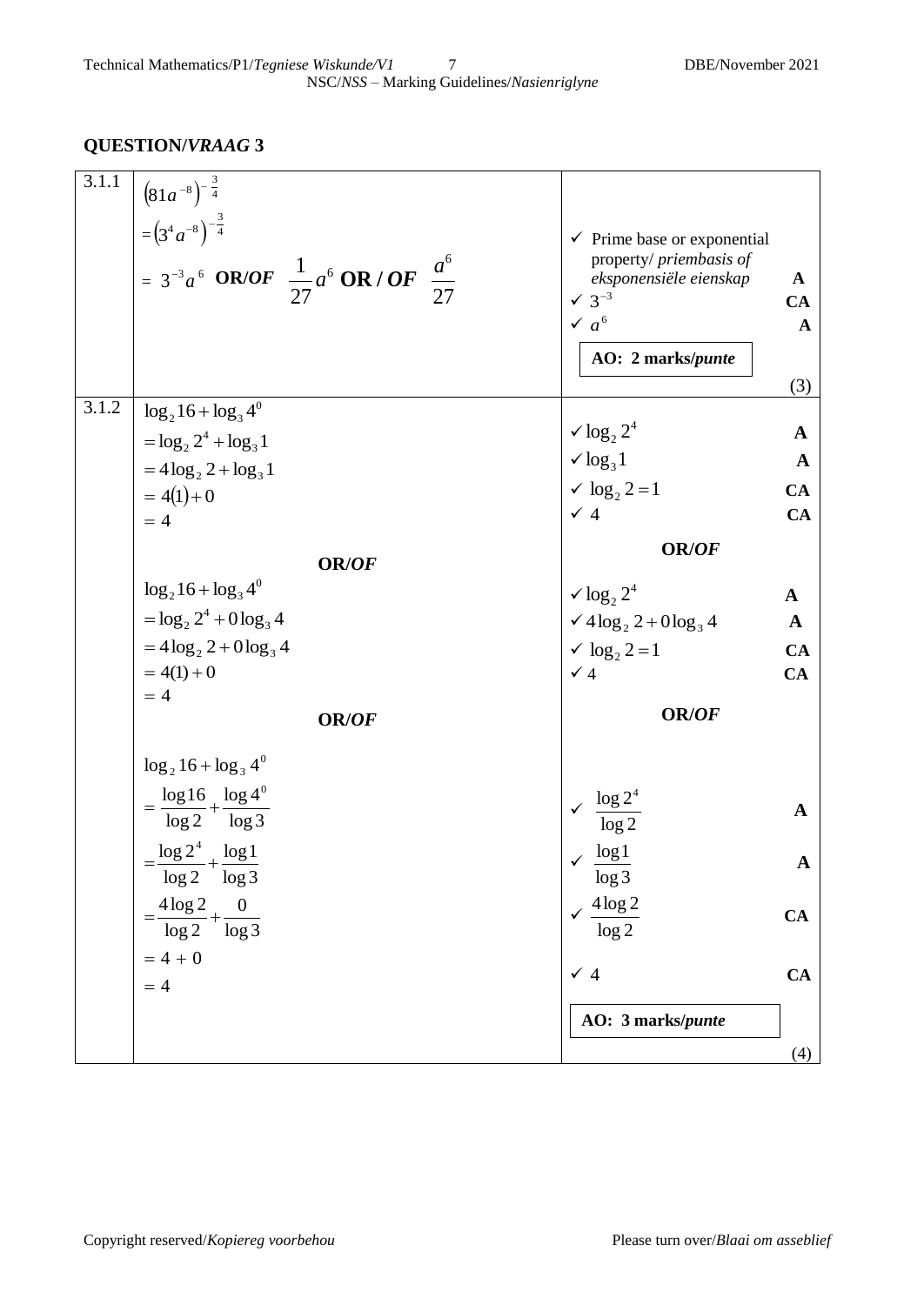| 3.1.3 | $\sqrt{50x^{10}}$ × $\sqrt{18x^{-4}}$                                                                 |                                                                                 |              |
|-------|-------------------------------------------------------------------------------------------------------|---------------------------------------------------------------------------------|--------------|
|       | $=\sqrt{900x^6}$                                                                                      | $\checkmark$ Product of the surds/ produk van                                   |              |
|       | $=30x^3$                                                                                              | wortelvorm                                                                      | A            |
|       |                                                                                                       | $\sqrt{30}$<br>$\sqrt{x^3}$                                                     | CA<br>CA     |
|       |                                                                                                       |                                                                                 |              |
|       | OR/OF                                                                                                 | OR/OF                                                                           |              |
|       | $\sqrt{50x^{10}} \times \sqrt{18x^{-4}}$                                                              |                                                                                 |              |
|       | $=\sqrt{25\times2x^{10}}\times\sqrt{9\times2x^{-4}}$                                                  | $\checkmark$ Product of perfect squares and                                     |              |
|       | $=5\sqrt{2}x^5 \times 3\sqrt{2}x^{-2}$                                                                | prime number/                                                                   |              |
|       | $=30x^3$                                                                                              | produk van volkome vierkante en<br>priem getalle                                | A            |
|       |                                                                                                       | $\times$ 30                                                                     | CA           |
|       |                                                                                                       | $\sqrt{x^3}$                                                                    | CA<br>(3)    |
| 3.2   | $\log_3(x+2) = 2 + \log_3 x$                                                                          |                                                                                 |              |
|       | $\log_3(x+2) - \log_3 x = 2$                                                                          |                                                                                 |              |
|       | $\log_3 \frac{x+2}{x} = 2$                                                                            | $\checkmark$ log property/log-eienskap                                          | A            |
|       | $\frac{x+2}{x} = 3^2$ OR/OF $\log_3 \frac{x+2}{x} = 2\log_3 3$<br>$x+2=9x$                            | $\checkmark$ exponential/log form/<br>eksponensiële /log vorm<br>$\checkmark$ S | CA<br>CA     |
|       | $x = \frac{1}{x}$ OR/OF $x = 0.25$                                                                    | $\checkmark$ x – value/waarde                                                   | CA           |
|       | OR/OF                                                                                                 | OR/OF                                                                           |              |
|       | $\log_3 (x+2) = 2 + \log_3 x$                                                                         |                                                                                 |              |
|       | $\log_3(x+2) = 2\log_3 3 + \log_3 x$                                                                  | $\checkmark$ log property/log-eienskap                                          | $\mathbf A$  |
|       | $\log_3(x+2) = \log_3 9 + \log_3 x$                                                                   | $\checkmark$ log property/log-eienskap                                          | $\mathbf{A}$ |
|       | $\log_3(x+2) = \log_3 9x$                                                                             |                                                                                 | CA           |
|       | $x + 2 = 9x$                                                                                          |                                                                                 |              |
|       | $x = \frac{1}{x}$ OR/OF $x = 0.25$                                                                    | $\checkmark$ x – value/waarde                                                   | CA<br>(4)    |
| 3.3.1 | $ z  = r = \sqrt{x^2 + y^2}$                                                                          |                                                                                 |              |
|       | $2\sqrt{5} = \sqrt{\frac{p^2 + 2^2}{(p^2 + (4)^2)}}$<br>$20 = p^2 + 16$<br>$4 \text{ OP } 4\degree 7$ | $\times$ SF                                                                     | $\mathbf{A}$ |
|       | $p^2 = 4 \text{ OR } / \text{ OF } (p+2)(p-2) = 0 \text{ OR } / \text{ OF } p = \pm \sqrt{4}$         |                                                                                 | <b>CA</b>    |
|       | $p=\pm 2$                                                                                             |                                                                                 | <b>CA</b>    |
|       | $\therefore p = -2$ , $\theta \in (90^{\circ}; 180^{\circ})$                                          |                                                                                 |              |
|       |                                                                                                       |                                                                                 | CA           |
|       |                                                                                                       |                                                                                 | (4)          |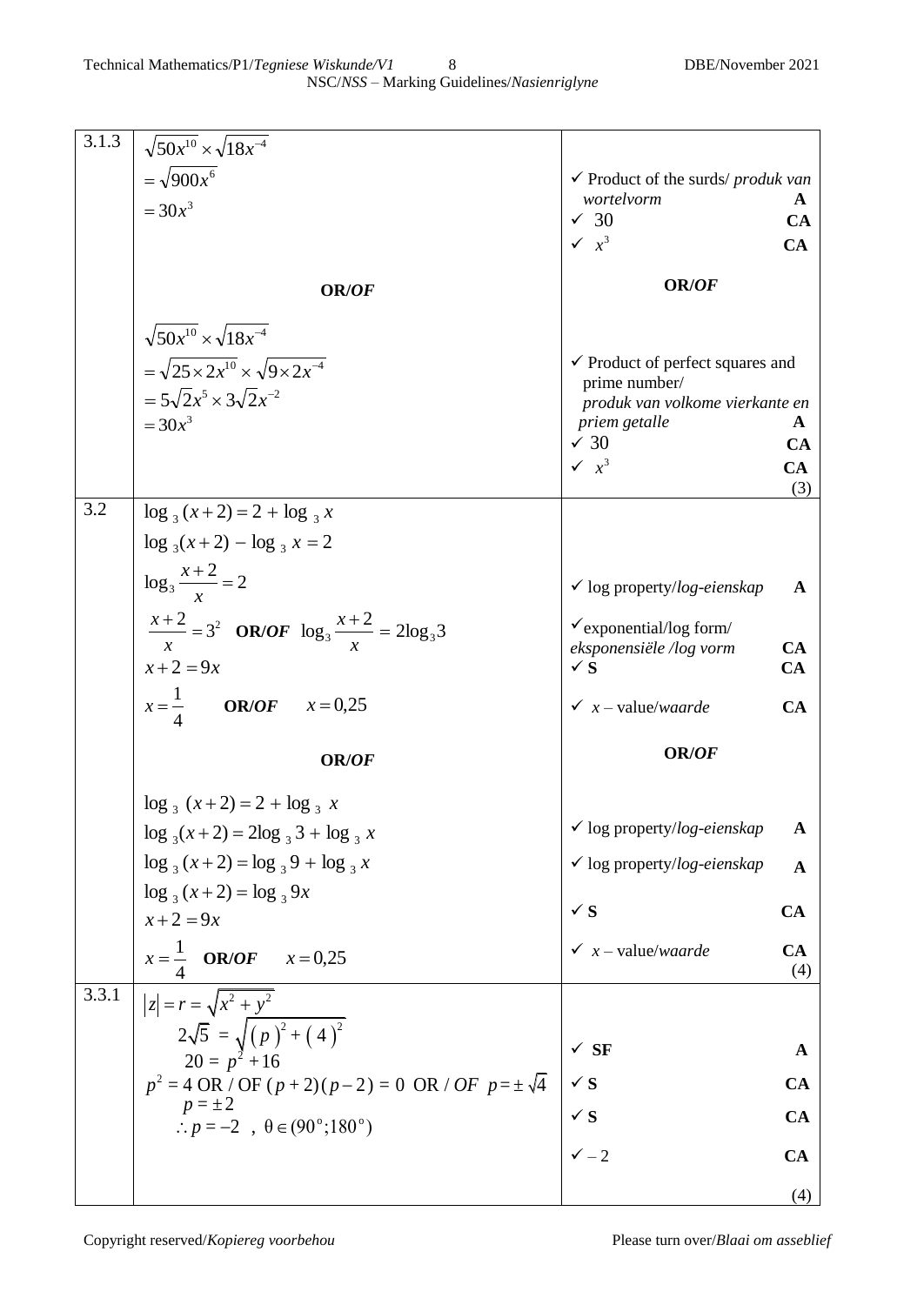| 3.3.2 | $\tan \theta = \frac{y}{x}$ <b>OR/OF</b> $\cos \theta = \frac{x}{r}$   |                                                                                     |
|-------|------------------------------------------------------------------------|-------------------------------------------------------------------------------------|
| $\#$  | $\tan \theta = \frac{4}{-2}$ OR/OF cos $\theta = \frac{-2}{2\sqrt{5}}$ |                                                                                     |
|       |                                                                        |                                                                                     |
|       | ref.angle / verw. hoek = $63,43^{\circ}$                               | $\checkmark$ ref. angle/verw. hoek $CA$                                             |
|       | $\theta = 180^{\circ} - 63,43^{\circ} = 116,57^{\circ}$ OR/OF 2,03 rad | $\checkmark$ value of/ waarde van $\theta$ CA                                       |
|       | $\therefore z = 2\sqrt{5} \text{ cis } 116.57^{\circ} \text{ OR}/OF$   | $\checkmark$ z in polar form/polêre vorm $CA$                                       |
|       | $\therefore z = 2\sqrt{5} \text{ cis } 2,03 \text{ rad}$               | OR/OF                                                                               |
|       | OR/OF                                                                  |                                                                                     |
|       | $\sin \theta = \frac{y}{r}$                                            |                                                                                     |
|       | $\sin \theta = \frac{4}{2\sqrt{5}}$                                    |                                                                                     |
|       | ref.angle / verw. hoek = $63,43^{\circ}$                               | $\checkmark$ ref. angle / verw. hoek<br>$\mathbf{A}$                                |
|       | $\theta = 180^{\circ} - 63,43^{\circ} = 116,57^{\circ}$ OR/OF 2,03 rad | $\checkmark$ value of/ <i>waarde van</i> $\theta$<br><b>CA</b>                      |
|       | $\therefore z = 2\sqrt{5} \text{ cis } 116,57^{\circ} \text{ OR}/OF$   | $\checkmark$ z in polar form/polêre vorm $CA$                                       |
|       | $\therefore z = 2\sqrt{5} \text{ cis } 2,03 \text{ rad}$               | (3)                                                                                 |
| 3.4   | $2m - ni - 6i = -3i(4i + 5)$                                           |                                                                                     |
|       | $2m - ni = -12i^2 - 15i + 6i$                                          | $\checkmark$ Product/ produk<br>$\mathbf{A}$                                        |
|       | $2m - ni = -12(-1) - 9i$                                               | $\checkmark$ substituting $i^2$ with $-1/$                                          |
|       | $2m - ni = 12 - 9i$                                                    | vervang $i^2$ met - 1<br>$\mathbf A$                                                |
|       | $\therefore 2m = 12$                                                   |                                                                                     |
|       | $m = 6$                                                                | $\checkmark$ value of/ <i>waarde van m</i><br>CA                                    |
|       | $\therefore$ - $ni = -9i$                                              |                                                                                     |
|       | $n=9$                                                                  | $\checkmark$ value of/ <i>waarde van n</i><br>CA                                    |
|       | OR/OF                                                                  | OR/OF                                                                               |
|       | $2m - ni - 6i = -3i(4i + 5)$                                           |                                                                                     |
|       | $2m - (n + 6)i = -12i^2 - 15i$                                         |                                                                                     |
|       | $2m - (n + 6)i = -12(-1) - 15i$                                        | $\checkmark$ Product/ produk<br>$\mathbf{A}$                                        |
|       | $2m - (n + 6)i = 12 - 15i$                                             | $\checkmark$ substituting $i^2$ with $-1/$<br>vervang $i^2$ met - 1<br>$\mathbf{A}$ |
|       | $\therefore 2m = 12$                                                   |                                                                                     |
|       | $m=6$                                                                  |                                                                                     |
|       | $\therefore -(n+6)i = -15i$                                            | $\checkmark$ value of/waarde van m CA                                               |
|       | $n=9$                                                                  | $\checkmark$ value of/ <i>waarde van</i> n CA                                       |
|       |                                                                        |                                                                                     |

Copyright reserved/*Kopiereg voorbehou* Please turn over/*Blaai om asseblief*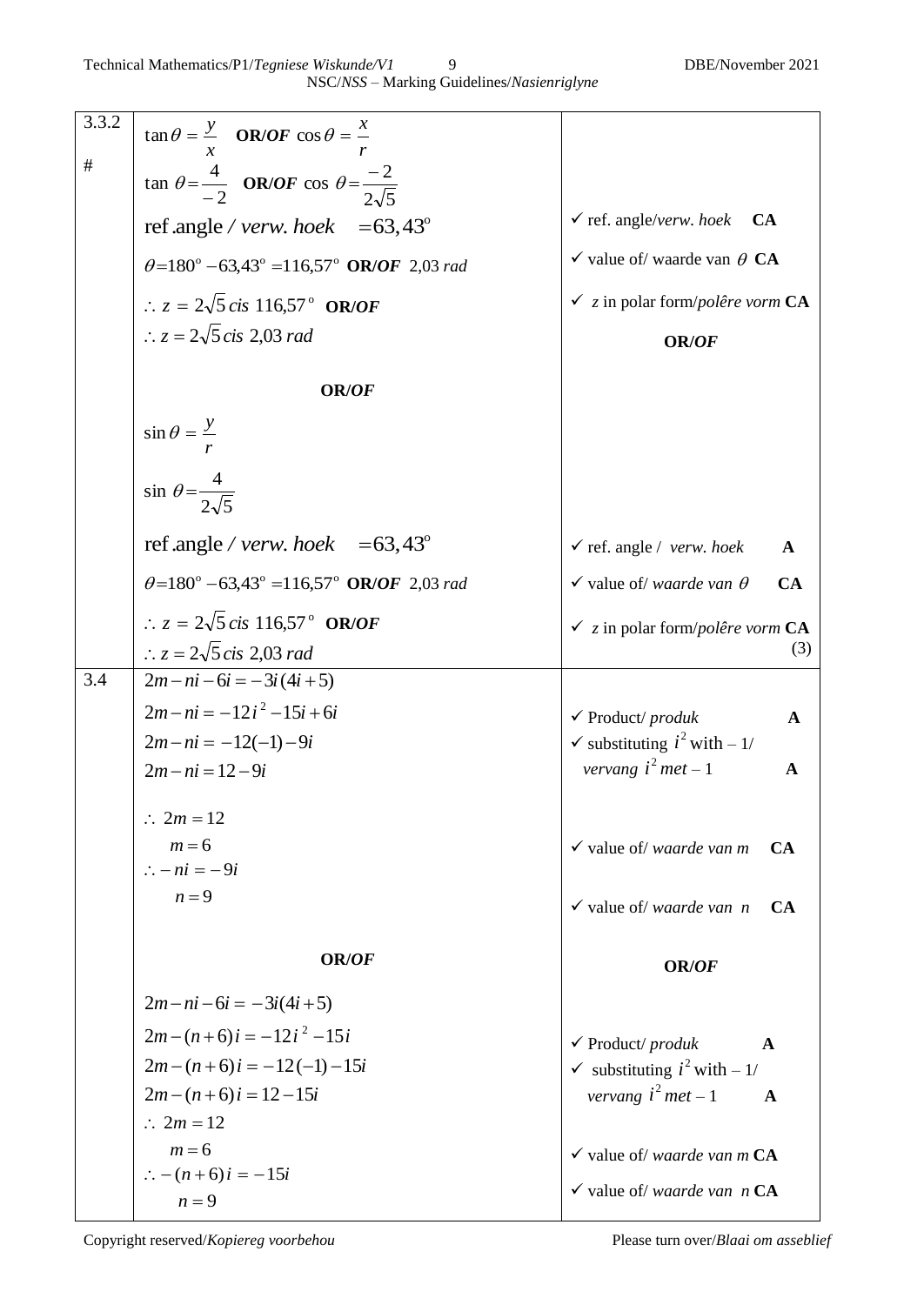| OR/ <i>OF</i><br>$2m - ni - 6i = -3i(4i + 5)$                                                                                                                         | OR/ <i>OF</i>                                                                                                                       |
|-----------------------------------------------------------------------------------------------------------------------------------------------------------------------|-------------------------------------------------------------------------------------------------------------------------------------|
| $2m - (n + 6)i = -12i^2 - 15i$<br>$2m - ni - 6i = -12(-1) - 15i$<br>$2m - ni - 6i = 12 - 15i$<br>$\therefore$ 2m - 12 = ni + 6i - 15i<br>$2m-12=0$ and / en $ni-9i=0$ | $\checkmark$ Product/ produk<br>$\mathbf{A}$<br>$\checkmark$ substituting $i^2$ with $-1/$<br>vervang $i^2$ met - 1<br>$\mathbf{A}$ |
| $\therefore 2m=12$<br>$m=6$                                                                                                                                           | $\checkmark$ value of <i>waarde van m</i><br>CA                                                                                     |
| $\therefore ni=9i$<br>$n=9$                                                                                                                                           | $\checkmark$ value of <i>waarde van n</i><br><b>CA</b><br>(4)<br> 25                                                                |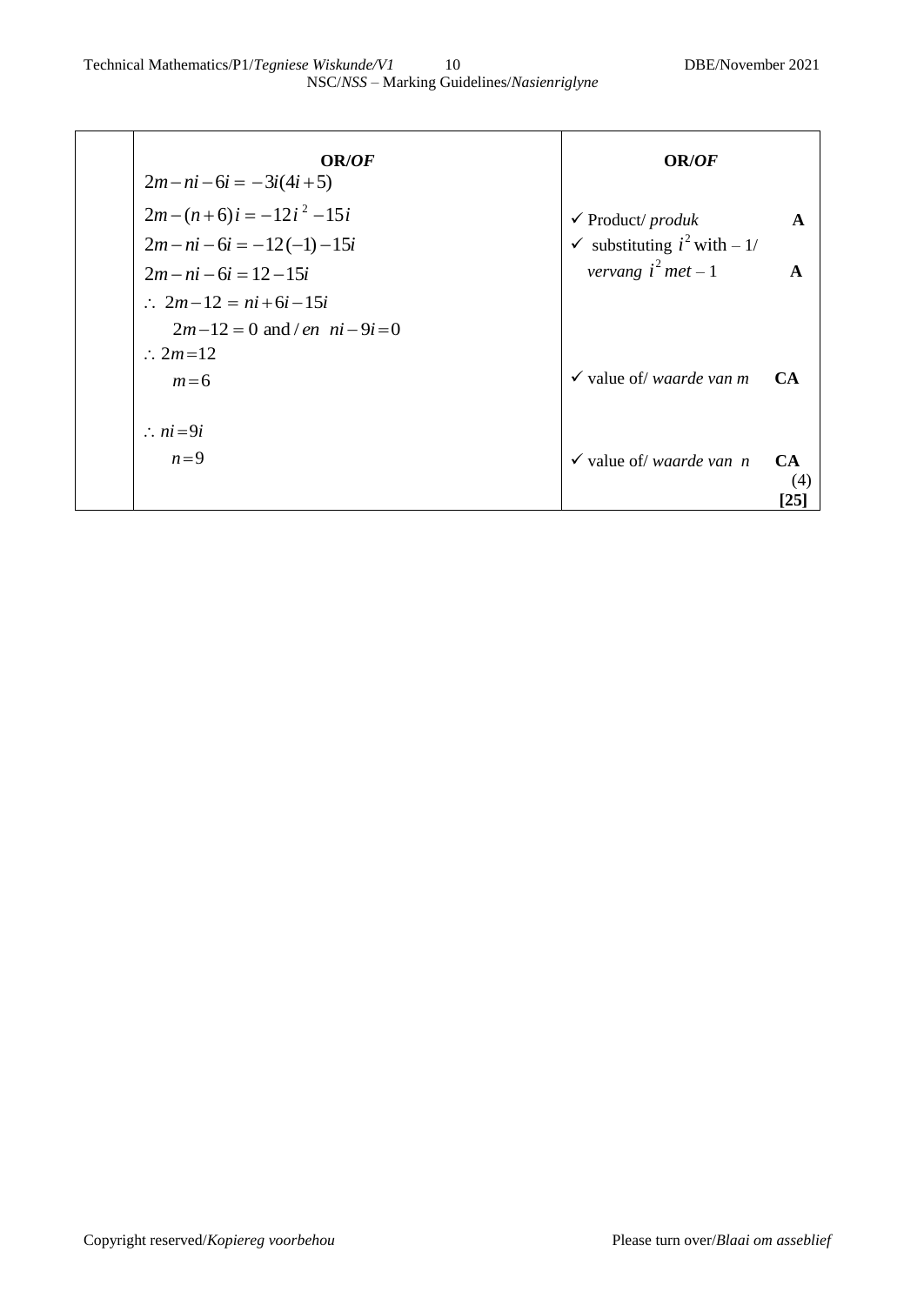| 4.1.1(a) | $y = 6$ OR/OF (0;6)                                                                 | $\checkmark$ 6                                                                    | $\mathbf{A}$<br>(1) |
|----------|-------------------------------------------------------------------------------------|-----------------------------------------------------------------------------------|---------------------|
| 4.1.1(b) | $y = 5$                                                                             | $y = 5$                                                                           | $\mathbf{A}$<br>(1) |
| 4.1.1(c) | $k(x) = -2x^2 + 4x + 6$                                                             |                                                                                   |                     |
|          | $y$ -int / <i>afsn</i> .: $y = 6$                                                   | $\checkmark$ y-int./ afsn.                                                        | A                   |
|          | $x$ -ints/ <i>afsn</i>                                                              |                                                                                   |                     |
|          | $-2x^2+4x+6=0$                                                                      |                                                                                   |                     |
|          | $x^2-2x-3=0$                                                                        |                                                                                   |                     |
|          | $(x+1)(x-3) = 0$ <b>OR/OF</b> $x = \frac{-(-2) \pm \sqrt{(-2)^2 - 4(1)(-3)}}{2(1)}$ | √factors/form./faktore/form. A                                                    |                     |
|          | $x = -1$ or/of $x = 3$                                                              | $\checkmark$ both values of/ <i>beide</i><br>waardes van x                        | CA<br>(3)           |
| 4.1.1(d) | TP/DP,                                                                              |                                                                                   |                     |
|          | $x = \frac{-b}{2a} = \frac{-(4)}{2(-2)}$                                            | $\sqrt{\text{SF}}$                                                                | $\mathbf{A}$        |
|          | $=1$                                                                                | $\checkmark$ x-value/waarde                                                       | CA                  |
|          | $y = -2(1)^{2} + 4(1) + 6 = 8$<br>$\therefore$ (1;8)                                | $\checkmark$ y-value/ waarde                                                      | CA                  |
|          |                                                                                     |                                                                                   |                     |
|          | <b>OR/OF</b>                                                                        | <b>OR/OF</b>                                                                      |                     |
|          | TP/DP, $x = \frac{-1+3}{2} = 1$                                                     | $\checkmark$ M                                                                    | CA<br>CA            |
|          | $y = -2(1)^{2} + 4(1) + 6 = 8$                                                      | $\checkmark$ x-value/waarde<br>$\checkmark$ y-value/waarde                        | CA                  |
|          | $\therefore$ (1;8)                                                                  |                                                                                   |                     |
|          | <b>OR/OF</b>                                                                        | <b>OR/OF</b>                                                                      |                     |
|          | $k(x) = -2x^2 + 4x + 6$                                                             |                                                                                   |                     |
|          | $k'(x) = -4x+4=0$                                                                   | $\checkmark$ M                                                                    | A                   |
|          | $x=1$                                                                               | $\checkmark$ x-value/waarde                                                       | <b>CA</b>           |
|          | $y = -2(1)^{2} + 4(1) + 6 = 8$                                                      | $\checkmark$ y-value/ waarde                                                      | CA                  |
|          | $\therefore$ (1;8)<br><b>OR/OF</b>                                                  | OR/OF                                                                             |                     |
|          | $\left(\frac{-b}{2a}; \frac{4ac-b^2}{4a}\right)$                                    |                                                                                   |                     |
|          | $\left(\frac{-(4)}{2(-2)};\ \frac{4(-2)(6)-(4)^2}{4(-2)}\right)$                    | $\sqrt{\text{SF}}$<br>$\checkmark$ x-value/waarde<br>$\checkmark$ y-value/ waarde | A<br>CA<br>CA       |
|          | $\therefore$ (1;8)                                                                  |                                                                                   |                     |
|          |                                                                                     |                                                                                   | (3)                 |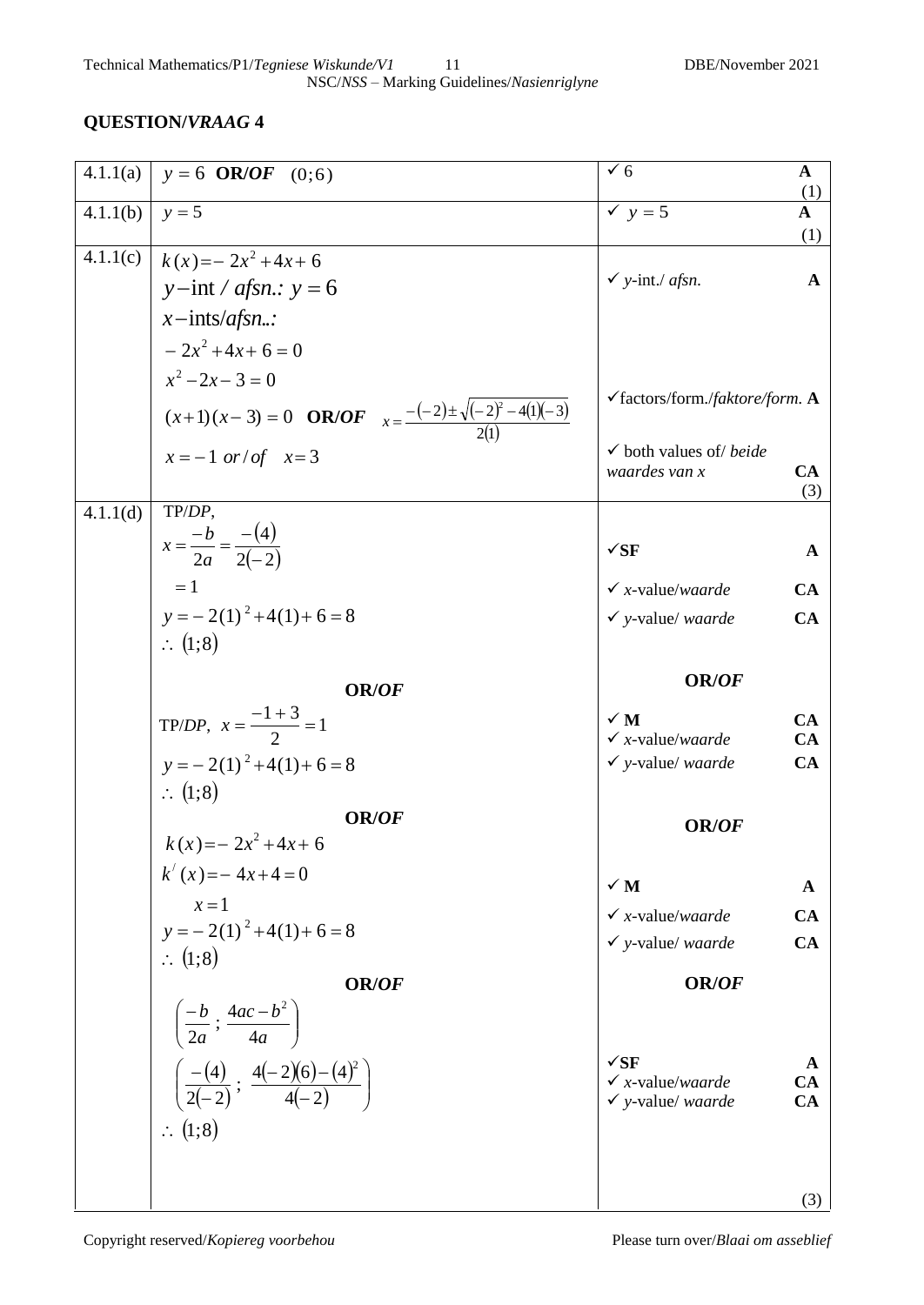Technical Mathematics/P1/*Tegniese Wiskunde/V1* 12 DBE/November 2021 NSC/*NSS* – Marking Guidelines/*Nasienriglyne* 

| 4.1.2 | у<br>(1;8)<br>k<br>$y =  5 $                                                      | $h$ :<br>$\checkmark$ shape/vorm<br>$\mathbf{A}$<br>CA<br>$\checkmark$ y-int./afsn<br><b>CA</b><br>$\checkmark$ asymptote/ asimptote      |
|-------|-----------------------------------------------------------------------------------|-------------------------------------------------------------------------------------------------------------------------------------------|
|       | х<br>3                                                                            | k:<br>$\checkmark$ shape/vorm<br>A<br>CA<br>$\checkmark$ x & y int/afsn<br>$\checkmark$ Turning point/ <i>draaipt</i><br><b>CA</b><br>(6) |
| 4.1.3 |                                                                                   |                                                                                                                                           |
|       | $p(x) = \frac{a}{x} + q$ and/en (-1;8)                                            |                                                                                                                                           |
|       | $q = 5$                                                                           | $\checkmark$ value of/ <i>waarde van q</i><br>$\mathbf{A}$                                                                                |
|       | $8=\frac{a}{-1}+5$                                                                | $\checkmark$ SF<br>A                                                                                                                      |
|       | $\therefore a = -3$                                                               | $\checkmark$ value of/ <i>waarde van a</i> CA<br>(3)                                                                                      |
| 4.2.1 | C(5;0)                                                                            | $\checkmark$ x-value at/waarde by C A<br>$\checkmark$ y-value at/waarde by C $\Lambda$<br>(2)                                             |
| 4.2.2 | $D(0; -10)$ and/en $B(0; -5)$<br>$\therefore BD = -5 - (-10) = 5$ units / eenhede | $\checkmark$ coordinates of/ <i>koördinate</i><br>van B & D<br>CA<br>$\checkmark$ length of/lengte van BD<br>CA                           |
|       |                                                                                   | <b>AO: Full marks/Volpunte</b>                                                                                                            |
|       |                                                                                   | (2)                                                                                                                                       |
| 4.2.3 | $f(x) = -\sqrt{25 - x^2}$ OR/OF $f(x) = -\sqrt{5^2 - x^2}$                        | $\checkmark$ equation/vergelyking CA<br>(1)                                                                                               |
| 4.2.4 | $3 < x < 5$ OR/OF $x \in (3,5)$ OR/OF $x > 3$ and $x < 5$                         | $\checkmark$ critical values/ kritiese<br>waardes<br><b>CA</b><br>$\checkmark$ correct notation/<br>korrekte notasie<br>A<br>(2)<br>[24]  |
|       |                                                                                   |                                                                                                                                           |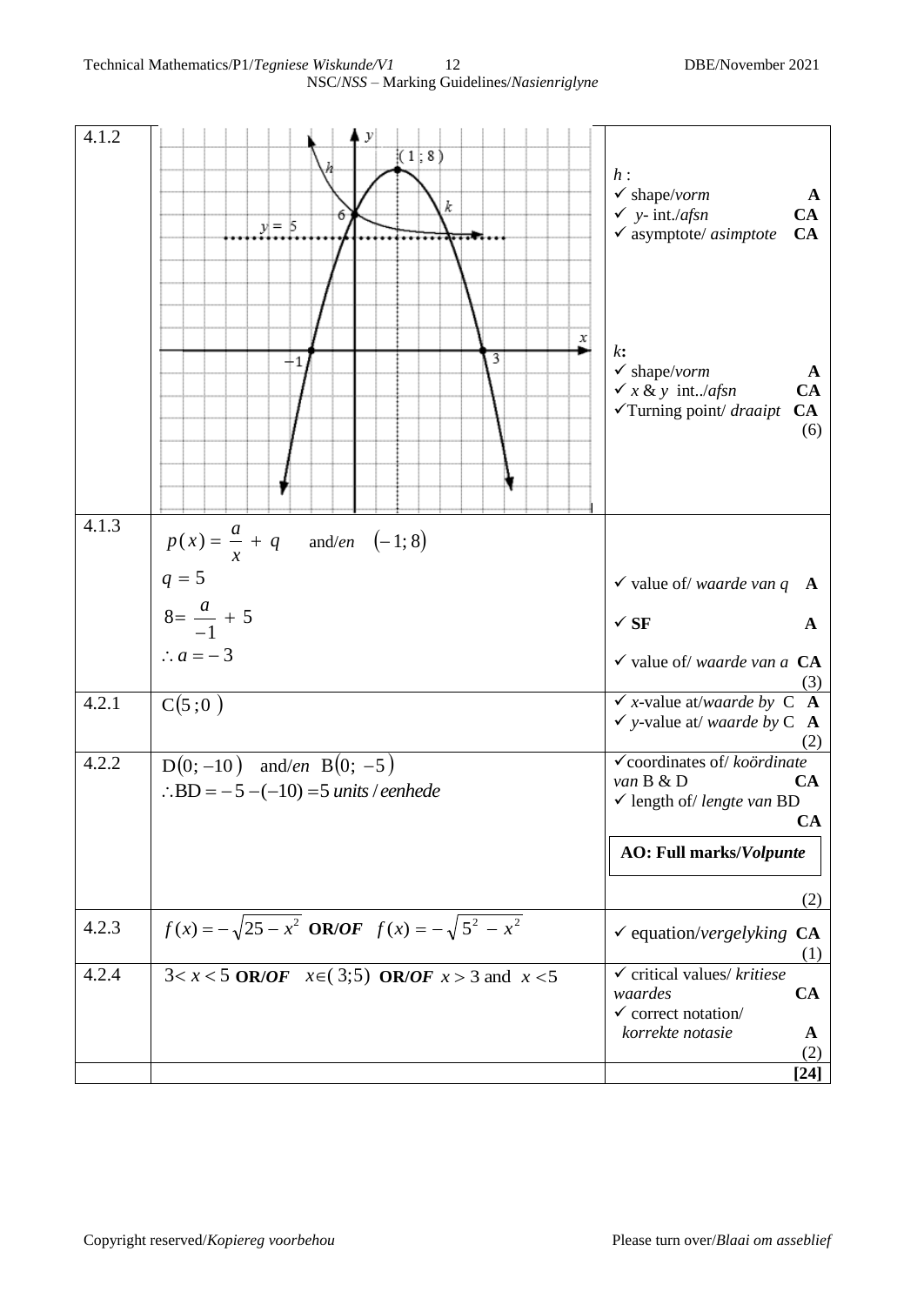| 5.1.1 | $\frac{4}{23}$ ≈17,39 %                                                                                          | $\sqrt{17,39\%}$                           | A<br><b>NPR</b><br>(1) |
|-------|------------------------------------------------------------------------------------------------------------------|--------------------------------------------|------------------------|
| 5.1.2 | $A = P(1 + i n)$                                                                                                 |                                            |                        |
|       | A = R63 150 $\left(1+\frac{4}{23}\times7\right)$ OR/ OF R63 150 $\left(1+17,39\% \times7\right)$ $\checkmark$ SF |                                            | $\mathbf{A}$           |
|       | $\approx$ R140022,50<br>$\approx$ R140028, 26                                                                    | √ $R140028, 26$<br>OR/OF                   | CA                     |
|       | OR/OF<br>$SI/ER = P\times i \times n$                                                                            |                                            |                        |
|       | =R63 150× $\frac{4}{23}$ ×7<br>OR/OF                                                                             | $\checkmark$ SF                            | $\mathbf{A}$           |
|       | $=R63150\times17,39\% \times 7$                                                                                  |                                            |                        |
|       | $\approx$ R76 878,26<br>$\approx$ R76 872,50                                                                     |                                            |                        |
|       | $A \approx R63 150 + R76 878, 26$ OR/OF                                                                          | √ $R140028, 26$                            | CA<br><b>NPR</b>       |
|       | R63150+R76872,50                                                                                                 |                                            | (2)                    |
|       | »R140 028,26<br>$\approx$ R140 022,50                                                                            |                                            |                        |
| 5.2   | $A = P(1 - i)^n$                                                                                                 |                                            |                        |
| $\#$  | R274 000 = R726 900(1 – 15,8%) <sup>n</sup>                                                                      | $\checkmark$ SF                            | $\mathbf{A}$           |
|       | $\frac{2\,740}{7\,269} = (1-15,8\%)^n$                                                                           | $\checkmark$ S                             | CA                     |
|       | $n = \frac{\log \left( \frac{2 \text{ } 740}{7 \text{ } 269} \right)}{\log(0,842)}$                              | $\checkmark$ log form/vorm                 | CA                     |
|       | $n \approx 5,67$<br>$\therefore$ n > 5,67 years/jare                                                             | $\checkmark$ value of/ <i>waarde van n</i> | CA<br>(4)              |
| 5.3.1 | $A = P(1+i)^n$                                                                                                   |                                            |                        |
|       | $=$ R25 000 $(1+2,8\%)$ <sup>4</sup>                                                                             | $\checkmark$ SF                            | $\mathbf{A}$           |
|       | $=$ R 27 919,81                                                                                                  | $\times$ R 27 919,81                       | CA<br>(2)              |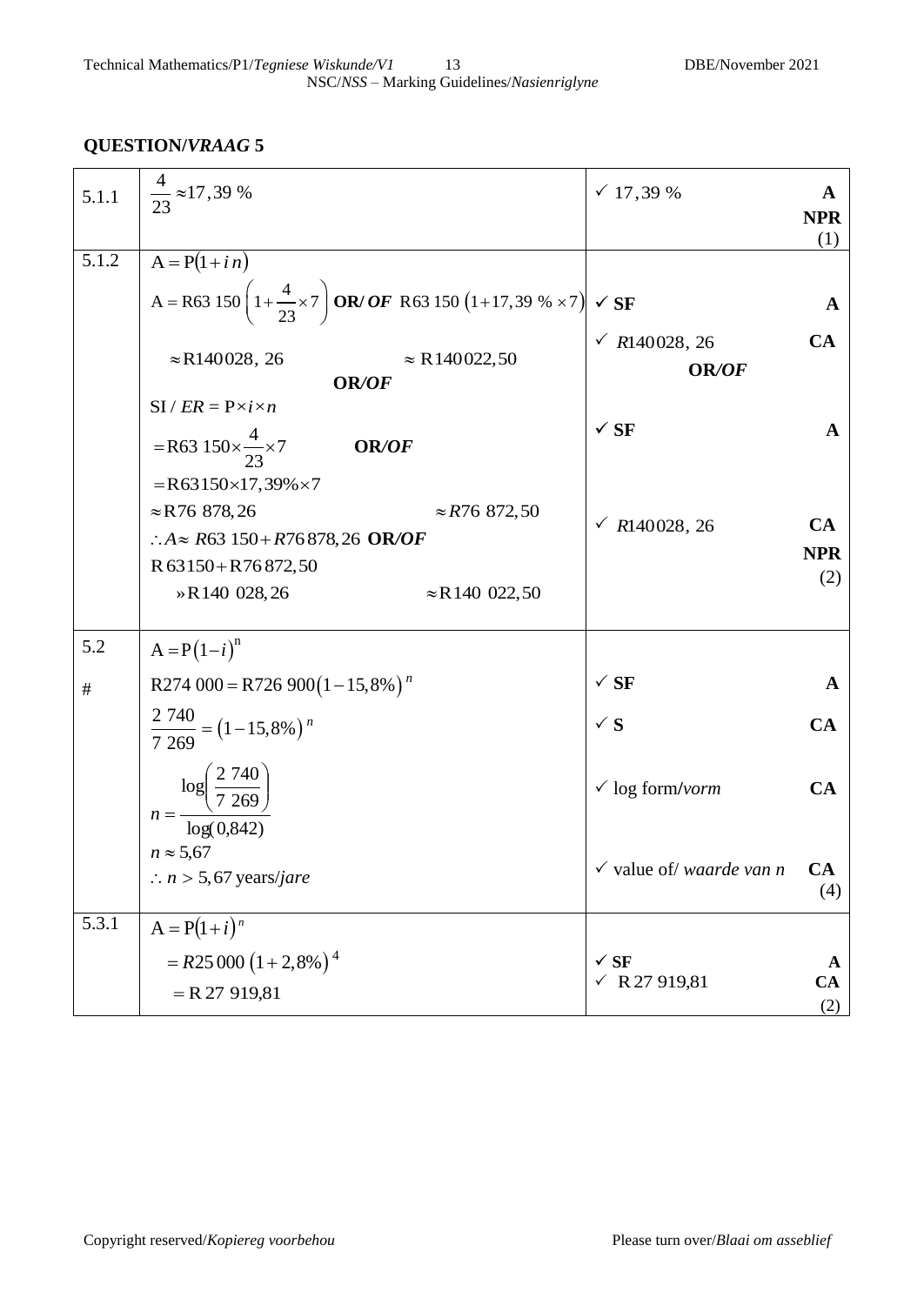| Value of investment after 27 months/                                                                                                                    |                                              |                                                                                      |                            |
|---------------------------------------------------------------------------------------------------------------------------------------------------------|----------------------------------------------|--------------------------------------------------------------------------------------|----------------------------|
| Waarde van belegging na 27 maande                                                                                                                       |                                              |                                                                                      |                            |
|                                                                                                                                                         |                                              |                                                                                      |                            |
| $A = P(1+i)^n$                                                                                                                                          |                                              |                                                                                      |                            |
| = R15 000 $\left(1+\frac{5,98\%}{12}\right)^{27}$                                                                                                       | $\sqrt{(1+\frac{5,98\%}{12})^2}$             |                                                                                      | A                          |
| $\approx$ R17154,59482<br>Value of investment after 21 months/<br>Waarde van belegging na 21 maande                                                     |                                              | $\checkmark$ value of/ <i>waarde van</i> A                                           | CA                         |
| $P = R17154,59482 + R6823,54 \approx R23978,13482$                                                                                                      |                                              | $\sqrt{M}$ adding/ byvoeging R6823,54                                                |                            |
| Value of investment after 7 quarters/<br>Waarde van belegging na 7 kwartale                                                                             |                                              |                                                                                      | A                          |
| = R23 978, 13482 $\left(1+\frac{7,78\%}{4}\right)^{\prime}$                                                                                             | $\sqrt{\left(1+\frac{7,78\%}{4}\right)^{7}}$ |                                                                                      | A                          |
| $\approx$ R27439, 55                                                                                                                                    |                                              |                                                                                      |                            |
| $\ddot{\cdot}$ .<br>R27439, $55 < R27919,81$<br>He will not have enough money/ $hy$ sal nie genoeg<br>geld hê nie                                       |                                              | $\checkmark$ value of/ <i>waarde van</i> A<br>$\checkmark$ conclusion/gevolgtrekking | CA<br><b>CA</b>            |
| OR/OF                                                                                                                                                   |                                              | <b>OR/OF</b>                                                                         |                            |
| A = R15 000 $\left(1+\frac{5,98\%}{12}\right)^{27} \left(1+\frac{7,78\%}{4}\right)^{7}$                                                                 |                                              | $\sqrt{\left(1+\frac{5,98\%}{12}\right)^{27}}$                                       | A                          |
| +R6823,54 $\left(1+\frac{7,78\%}{4}\right)^{7}$                                                                                                         |                                              | $\sqrt{\left(1+\frac{7,78\%}{4}\right)^7}$<br>$\checkmark$ M                         | $\mathbf{A}$<br>A          |
| $\approx$ R27439, 55                                                                                                                                    |                                              | $\sqrt{\left(1+\frac{7{,}78\%}{4}\right)^7}$                                         | $\mathbf A$                |
| R27439, $55 < R27919,81$                                                                                                                                |                                              | $\sqrt{\approx$ R27439, 55                                                           | CA                         |
| He will not have enough money/ hy sal nie genoeg geld hê nie                                                                                            |                                              | $\checkmark$ conclusion/gvlgtr                                                       | <b>CA</b>                  |
| OR/OF                                                                                                                                                   |                                              | OR/OF                                                                                |                            |
| $A = \left[ \text{R15 000} \left( 1 + \frac{5,98\%}{12} \right)^{27} + \text{R6 823,54} \left[ \left( 1 + \frac{7,78\%}{4} \right)^{7} \right] \right]$ |                                              | $\checkmark \left(1 + \frac{5,98\%}{12}\right)^{27}$                                 |                            |
| $\approx$ R27 439,55                                                                                                                                    |                                              | $\times$ M<br>$\times$ M                                                             | $\mathbf A$<br>$\mathbf A$ |
| R27439, $55 < R$ 27 919,81                                                                                                                              |                                              | $\sqrt{\left(1+\frac{7,78\%}{4}\right)^7}$                                           | $\mathbf{A}$               |
| He will not have enough money/ hy sal nie genoeg geld hê nie                                                                                            |                                              | $\sqrt{\approx$ R27439, 55<br>$\checkmark$ conclusion/gvlgtr                         | <b>CA</b><br><b>CA</b>     |
|                                                                                                                                                         |                                              |                                                                                      | (6)                        |
| Conclusion without calculation: 0 marks/ Gevolgtrekking sonder berekeninge gee: 0 punte                                                                 |                                              |                                                                                      |                            |
|                                                                                                                                                         |                                              |                                                                                      | $[15]$                     |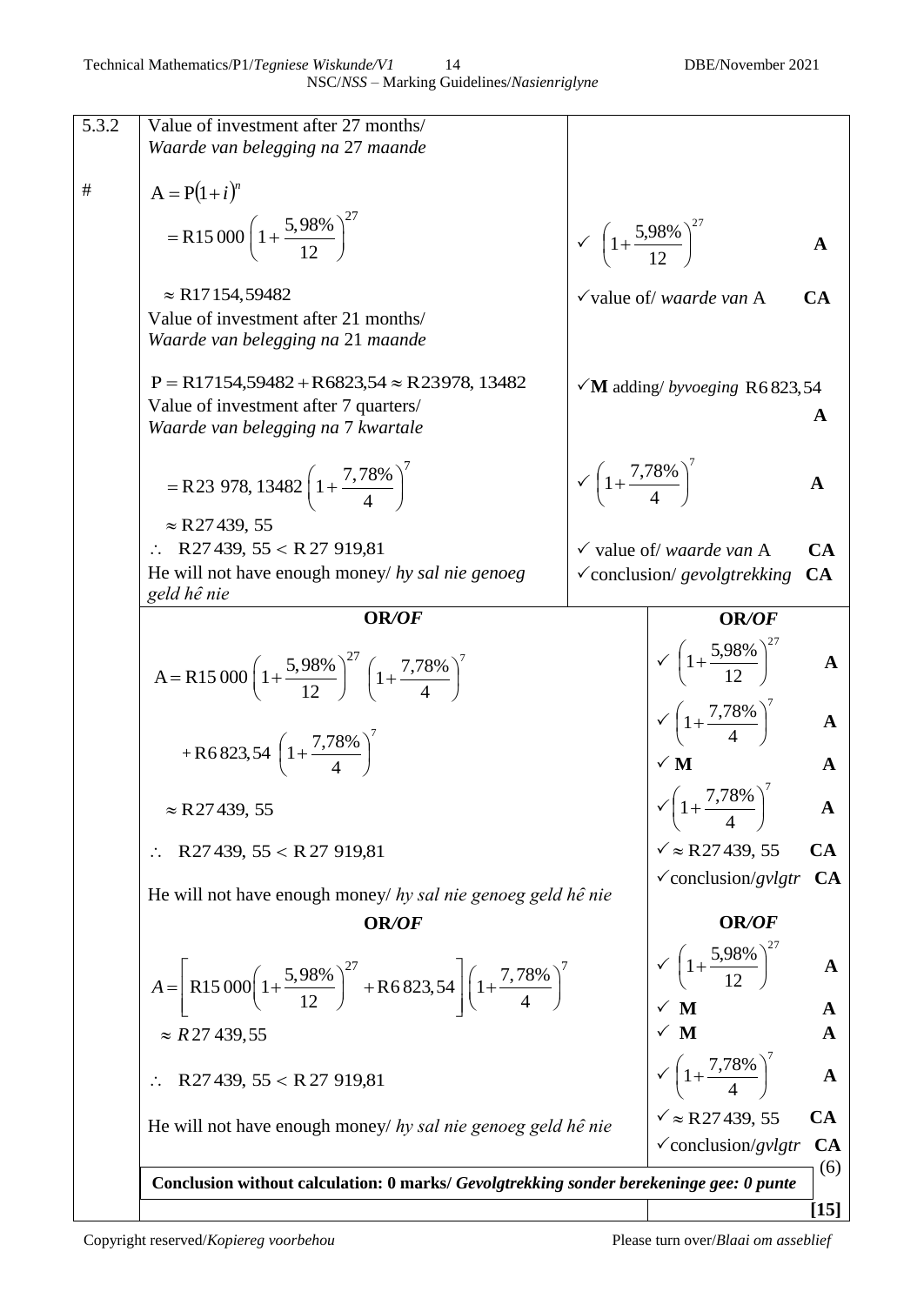| 6.1   | $f(x) = -3x$                                                                                |                                                                                                     |                     |
|-------|---------------------------------------------------------------------------------------------|-----------------------------------------------------------------------------------------------------|---------------------|
|       | $f'(x) = \lim_{h \to 0} \frac{f(x+h) - f(x)}{h}$                                            | $\checkmark$ definition/definisie                                                                   | $\mathbf{A}$        |
|       | $=\lim_{h\to 0} \frac{-3(x+h)-(-3x)}{h}$                                                    | $\checkmark$ SF                                                                                     | CA                  |
|       | $=\lim_{h\to 0} \frac{-3x-3h+3x}{h}$                                                        | $\checkmark$                                                                                        | CA                  |
|       | $=\lim_{h\to 0} \frac{-3h}{h}$                                                              | $\sqrt{S}$                                                                                          | CA                  |
|       | $=\lim_{h\to 0}(-3)$                                                                        |                                                                                                     |                     |
|       | $\therefore f'(x) = -3$                                                                     | $\checkmark$ - 3                                                                                    | CA                  |
|       |                                                                                             | AO: 1 mark/ punt                                                                                    |                     |
|       |                                                                                             | Penalty of one mark for<br>incorrect notation                                                       |                     |
|       |                                                                                             | Penaliseer een punt<br>indien notasie foutief is.                                                   |                     |
|       |                                                                                             |                                                                                                     | (5)                 |
| 6.2.1 | $D_x[p^3x^2 - 7x + 10]$                                                                     |                                                                                                     |                     |
|       | $= 2p^{3}x - 7$                                                                             | $\begin{array}{c} \sqrt{2p^3x} \\ \sqrt{-7} \end{array}$                                            | $\mathbf{A}$        |
|       |                                                                                             |                                                                                                     | $\mathbf A$         |
| 6.2.2 | $y = \frac{x - 3x^2}{x^7}$                                                                  |                                                                                                     | (2)                 |
|       | $y = x^{-6} - 3x^{-5}$                                                                      |                                                                                                     | $\mathbf{A}$        |
|       | $\frac{dy}{dx} = -6x^{-7} + 15x^{-6}$                                                       | $\begin{cases}\n\checkmark$ S<br>$\checkmark$ - 6x <sup>-7</sup><br>$\checkmark$ 15x <sup>-6</sup>  | CA                  |
|       |                                                                                             |                                                                                                     | CA                  |
| 6.2.3 | $f(x) = \sqrt[3]{x^2} + 5x^4$                                                               |                                                                                                     | (3)                 |
|       |                                                                                             |                                                                                                     | $\mathbf A$         |
|       | $f(x) = x^{\frac{2}{3}} + 5x^4$<br>$\therefore f'(x) = \frac{2}{3}x^{-\frac{1}{3}} + 20x^3$ | $\begin{array}{ccc} \n\sqrt{x^3} & & \n\sqrt{2x^{-\frac{1}{3}}} & \n\sqrt{20x^3} & & \n\end{array}$ | CA                  |
|       |                                                                                             |                                                                                                     | $\mathbf{A}$<br>(3) |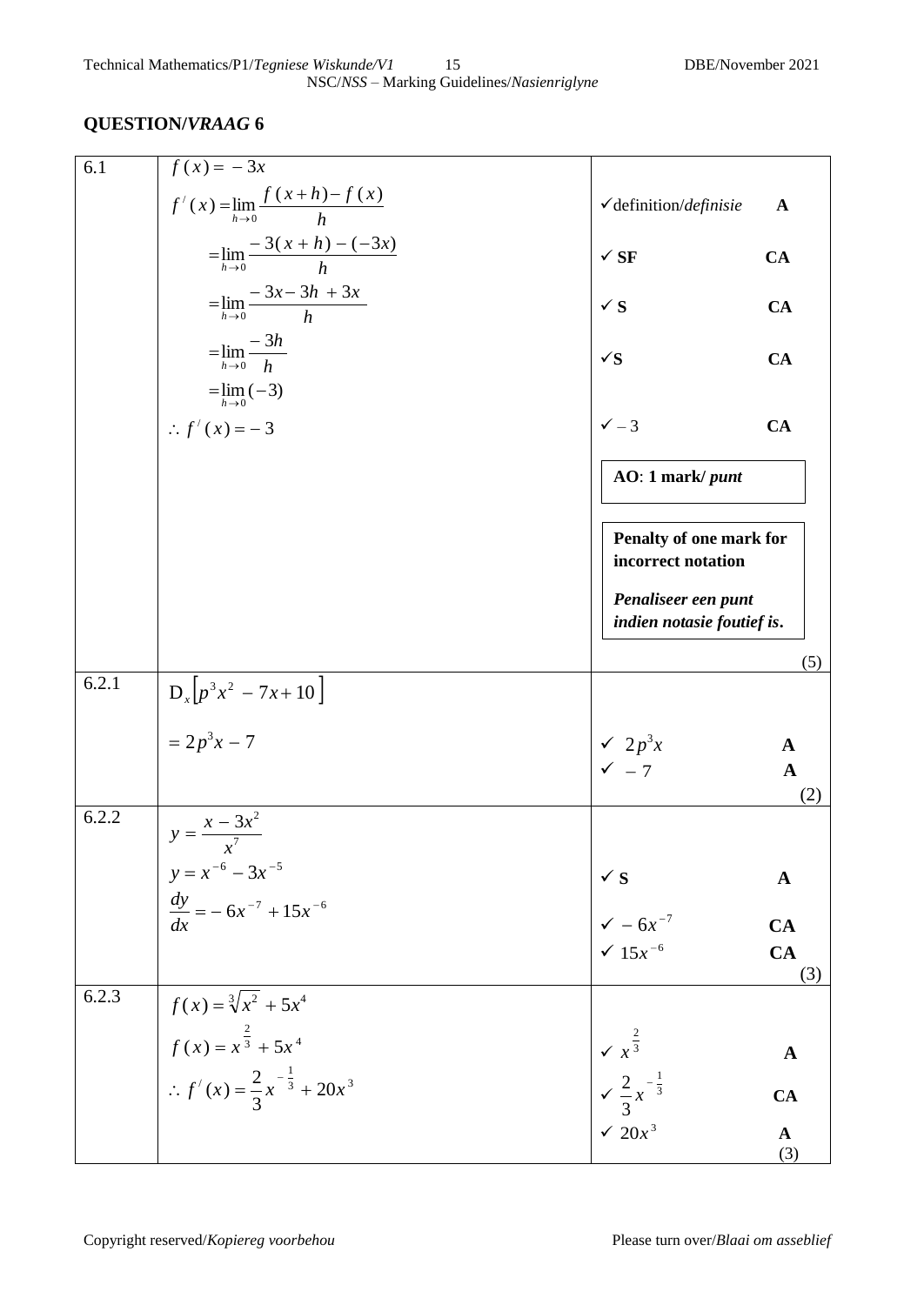| 6.3.1 | $m = -9$                                                                   | $\checkmark$ value of/ <i>waarde van m</i><br>$\mathbf A$<br>(1)                   |
|-------|----------------------------------------------------------------------------|------------------------------------------------------------------------------------|
| 6.3.2 | $y = x^2 + 3x - 2$                                                         |                                                                                    |
|       | $\frac{dy}{dx} = 2x + 3$                                                   | $\checkmark$ derivative of / <i>afgeleide van</i> y<br>$\mathbf A$                 |
|       | $2x + 3 = -9$<br>$2x = -12$                                                | $\checkmark$ equat.deriv/verg.afgeleide                                            |
|       | $\therefore x = -6$                                                        | $=-9$<br><b>CA</b><br>$\checkmark$ value of/ <i>waarde van x</i><br>CA             |
|       | $y = (-6)^{2} + 3(-6) - 2$                                                 |                                                                                    |
|       | $\therefore y = 16$<br>$(-6;16)$                                           | $\checkmark$ value of/ <i>waarde van</i> y<br><b>CA</b>                            |
|       |                                                                            | (4)                                                                                |
| 6.3.3 | $g(x) = x^2 + 3x - 2$                                                      |                                                                                    |
|       | $g(x) = (-2)^{2} + 3(-2) - 2 = -4$                                         |                                                                                    |
|       | $g(x) = (3)^{2} + 3(3) - 2 = 16$                                           | $\checkmark$ both values of/ beide waardes                                         |
|       | Ave. grad./ <i>Gem grad</i> = $\frac{y_2 - y_1}{x_2 - y_1}$<br>$x_2 - x_1$ | A<br>van y                                                                         |
|       | $=\frac{16-(-4)}{3-(-2)}$                                                  | $\checkmark$ M subst. into Ave. gradient<br>Formula/verv in gem grad<br>CA<br>vorm |
|       | $=\frac{20}{5}$<br>$= 4$                                                   | $\mathcal{N}_{m_{\text{ave}}}$ value/ waarde<br><b>CA</b>                          |
|       | OR/OF                                                                      | OR/OF                                                                              |
|       | $g(x) = x^2 + 3x - 2$                                                      |                                                                                    |
|       | Ave. grad./ <i>Gem grad</i> = $\frac{g(x_2) - g(x_1)}{x_2 - x_1}$          |                                                                                    |
|       | $=\frac{[(3)^{2}+3(3)-2]-[(-2)^{2}+3(-2)-2]}{3-(-2)}$                      | $\checkmark$ M subst. into Ave. gradient<br>Formula/verv. in gem grad<br>A<br>vorm |
|       | $=\frac{16-(-4)}{3-(-2)}$                                                  | $\checkmark$ both values of/ beide waardes<br>CA                                   |
|       | $=\frac{20}{5}$                                                            | van y                                                                              |
|       | $=4$                                                                       | $\checkmark$ m <sub>ave</sub> value/ <i>waarde</i><br>CA<br>(3)                    |
|       |                                                                            | $[21]$                                                                             |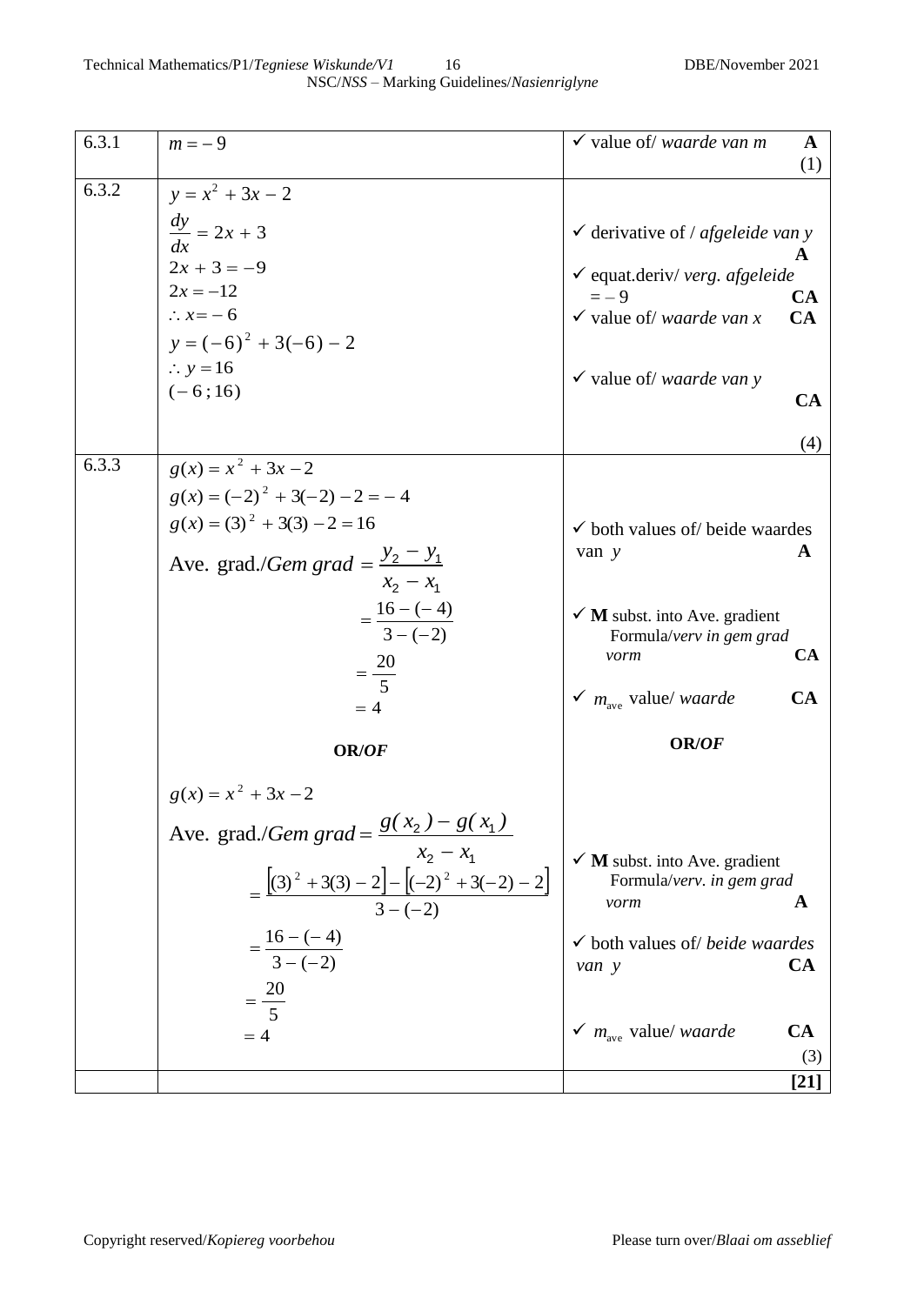| 7.1 | $f(x) = x^3 - 2x^2 - 7x - 4$                                                                                                                            |                                                                               |                    |
|-----|---------------------------------------------------------------------------------------------------------------------------------------------------------|-------------------------------------------------------------------------------|--------------------|
|     | $y = -4$ OR/OF $(0, -4)$                                                                                                                                | $\checkmark$ y-intercept/ <i>afsnit</i>                                       | $\mathbf{A}$       |
|     |                                                                                                                                                         |                                                                               | (1)                |
| 7.2 | $f(4) = (4)^3 - 2(4)^2 - 7(4) - 4$                                                                                                                      | $\checkmark$ substitution/ vervanging                                         | $\mathbf{A}$       |
|     | $= 0$                                                                                                                                                   | $\checkmark$ 0                                                                | $\mathbf A$        |
|     | $\therefore$ (x -4) is a factor of/ is 'n faktor van $f(x)$                                                                                             |                                                                               |                    |
|     |                                                                                                                                                         |                                                                               | (2)                |
| 7.3 | x-intercepts/ <i>afsnitte</i> ; $y = 0$                                                                                                                 |                                                                               |                    |
|     | $(x-4)(x^2+2x+1)=0$                                                                                                                                     | $\checkmark$ quadratic factor/ kwdr. faktor                                   | $\mathbf{A}$       |
|     | $(x-4)(x+1)(x+1) = 0$                                                                                                                                   | $\checkmark$ factors/ faktore                                                 | <b>CA</b>          |
|     | $\therefore$ $x = -1$ or $x = 4$                                                                                                                        | $\checkmark$ x-intercepts/ <i>afsnitte</i>                                    | CA                 |
|     | <b>OR/OF</b>                                                                                                                                            | OR/OF                                                                         |                    |
|     | $(x+1)(x^2-3x-4)=0$                                                                                                                                     |                                                                               |                    |
|     | $(x+1)(x-4)(x+1) = 0$                                                                                                                                   | $\checkmark$ quadratic factor/ kwdr faktor                                    | $\mathbf{A}$       |
|     | $\therefore$ $x = -1$ or $x = 4$                                                                                                                        | $\checkmark$ factors/ faktore                                                 | <b>CA</b>          |
|     |                                                                                                                                                         | $\checkmark$ x-intercepts/ afsnitte                                           | CA                 |
|     |                                                                                                                                                         | <b>AO: Full marks/Volpunte</b>                                                |                    |
|     |                                                                                                                                                         |                                                                               |                    |
| 7.4 | $f'(x) = 3x^2 - 4x - 7 = 0$                                                                                                                             | $\checkmark$ derivative/afgeleide                                             | $\frac{(3)}{A}$    |
|     |                                                                                                                                                         | $\checkmark$ equating derivative to 0/                                        |                    |
|     | $(3x-7)(x+1) = 0$ OR/OF $x = \frac{-(-4) \pm \sqrt{(-4)^2 - 4(3)(-7)}}{2(3)}$                                                                           | stel afgeleide gelyk aan 0                                                    | $\mathbf{A}$<br>CA |
|     |                                                                                                                                                         | √factors/formula/faktore<br>$\checkmark$ both values of <i>/beide waardes</i> |                    |
|     | $\therefore x = \frac{7}{3}$ or/of $x = -1$                                                                                                             | $van \ x$                                                                     | CA                 |
|     |                                                                                                                                                         |                                                                               |                    |
|     | $f\left(\frac{7}{3}\right) = \left(\frac{7}{3}\right)^3 - 2\left(\frac{7}{3}\right)^2 - 7\left(\frac{7}{3}\right) - 4 = -\frac{500}{27} \approx -18,52$ | $\checkmark$ both values of /beide waardes                                    |                    |
|     |                                                                                                                                                         | van y                                                                         | <b>CA</b>          |
|     |                                                                                                                                                         |                                                                               |                    |
|     | $\therefore \left(\frac{7}{3}; -\frac{500}{27}\right)$ and /en (-1;0)                                                                                   |                                                                               |                    |
|     | OR/OF                                                                                                                                                   |                                                                               |                    |
|     | $(2,33; -18,52)$ and /en $(-1;0)$                                                                                                                       |                                                                               | (5)                |
| 7.5 |                                                                                                                                                         |                                                                               |                    |
|     |                                                                                                                                                         |                                                                               |                    |
|     |                                                                                                                                                         | $\checkmark$ shape /vorm                                                      |                    |
|     |                                                                                                                                                         | $\checkmark$ y-intercept/ afsnit                                              | $\mathbf{A}$<br>CA |
|     | $(-1;0)$<br>(4;0)<br>$\overline{0}$                                                                                                                     | $\checkmark$ both <i>x</i> -intercepts/ <i>beide x-afsnitte</i>               |                    |
|     | $(0, -4)$                                                                                                                                               |                                                                               | <b>CA</b>          |
|     |                                                                                                                                                         | $\checkmark$ both turning points/ beide                                       |                    |
|     |                                                                                                                                                         | draaipunte                                                                    | CA                 |
|     |                                                                                                                                                         |                                                                               |                    |
|     |                                                                                                                                                         |                                                                               |                    |
|     | $(2, 33, -18, 52)$                                                                                                                                      |                                                                               |                    |
|     |                                                                                                                                                         |                                                                               | (4)                |

Copyright reserved/*Kopiereg voorbehou* Please turn over/*Blaai om asseblief*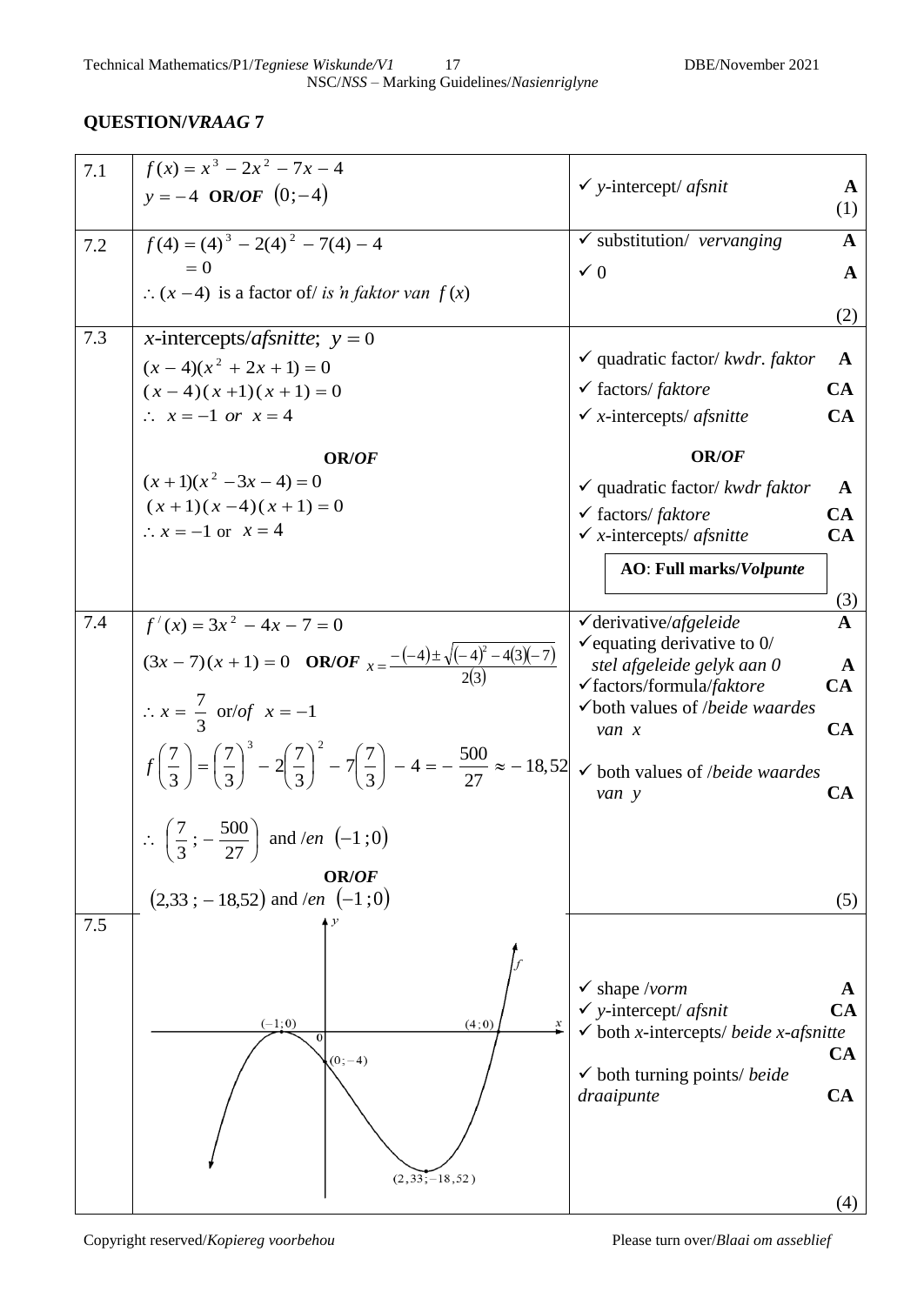| 7.6 | $-1 < x < \frac{7}{2}$ OR/OF $-1 < x < 2,33$                          | $\checkmark$ crit. values/ krit. waarde<br>$\checkmark$ correct notation / | CA        |
|-----|-----------------------------------------------------------------------|----------------------------------------------------------------------------|-----------|
|     |                                                                       | korrek notasie                                                             | A         |
|     | <b>OR/OF</b>                                                          | <b>OR/OF</b>                                                               |           |
|     | $x \in \left(-1; \frac{7}{3}\right)$ <b>OR/OF</b> $x \in (-1; 2, 33)$ | $\checkmark$ crit. values/ krit. waarde<br>$\checkmark$ correct notation / | <b>CA</b> |
|     |                                                                       | korrek notasie                                                             | A         |
|     | <b>OR/OF</b>                                                          | <b>OR/OF</b>                                                               |           |
|     | $x > -1$ and/en $x < \frac{7}{3}$ OR/OF $x > -1$ and/en $x < 2,33$    | $\checkmark$ crit. values/ krit. waarde<br>$\checkmark$ correct notation / | CA        |
|     |                                                                       | korrek notasie                                                             | A         |
|     |                                                                       |                                                                            | (2)       |
|     |                                                                       |                                                                            | 17        |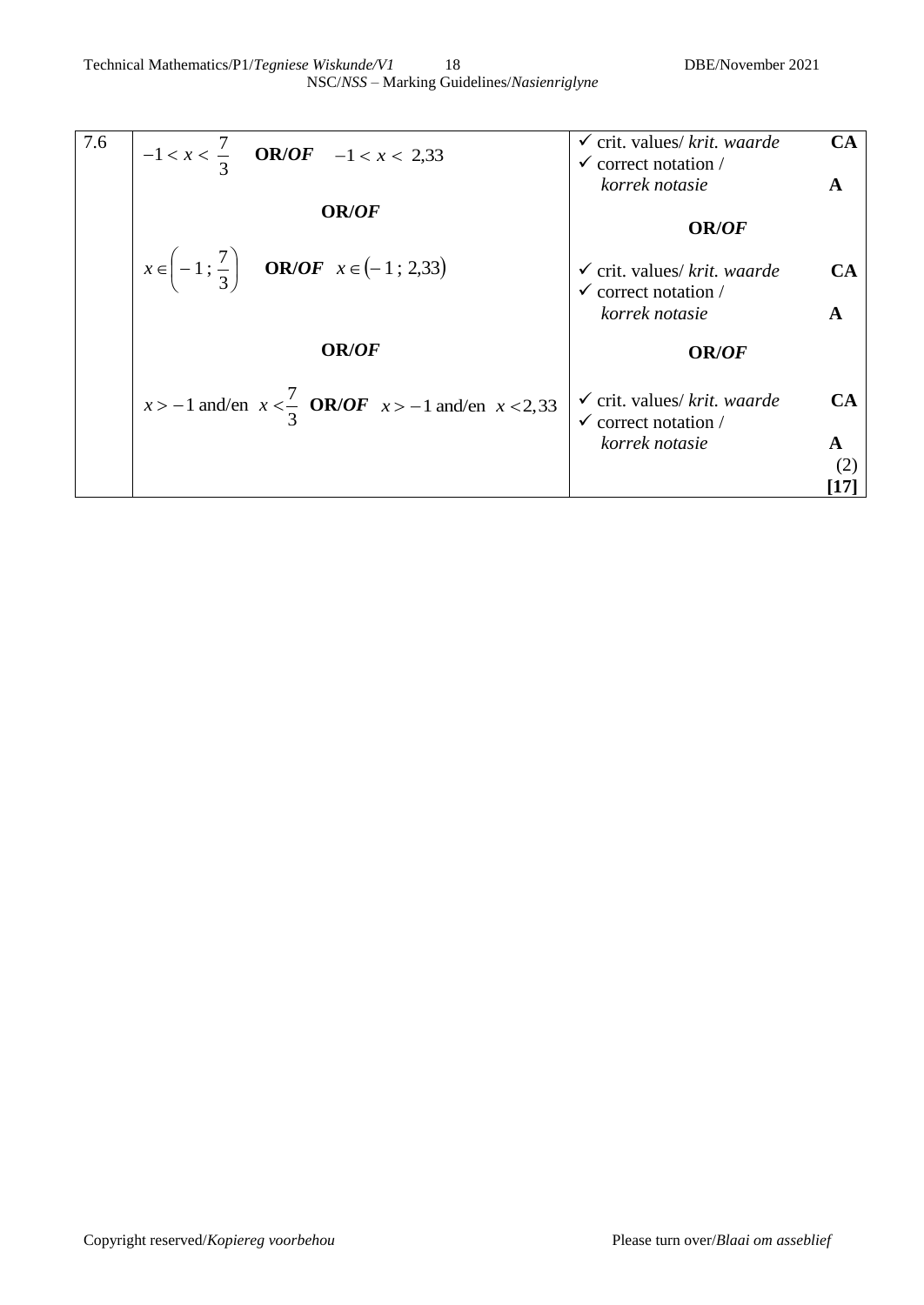| 8.1 | $V = l \times b \times h$                                                                                                   |                                                   |                         |
|-----|-----------------------------------------------------------------------------------------------------------------------------|---------------------------------------------------|-------------------------|
|     | $4000 = x^2h$                                                                                                               | $\checkmark$ SF                                   | A                       |
|     |                                                                                                                             |                                                   |                         |
|     | $\therefore h = \frac{4000}{x^2}$                                                                                           |                                                   | (1)                     |
| 8.2 | Tot. Surface Area = length $\times$ breadth + 2 $\times$ length $\times$ height                                             |                                                   |                         |
|     | $+2 \times$ breadth $\times$ height                                                                                         |                                                   |                         |
|     | Tot. Buite oppervlakte = lengte $\times$ breedte + 2 $\times$ lengte $\times$<br>height $+2 \times$ breedte $\times$ height | $\checkmark$ SF                                   | A                       |
|     | Tot.Surface Area/ <i>Buite Oppervlakte</i> = $x^2 + 2xh + 2xh$                                                              | $\checkmark$                                      | CA                      |
|     | $= x^{2} + 4x \left(\frac{4000}{x^{2}}\right)$                                                                              |                                                   |                         |
|     | $= x^2 + \frac{16\,000}{ }$                                                                                                 |                                                   |                         |
|     |                                                                                                                             |                                                   |                         |
|     | OR/OF                                                                                                                       | <b>OR/OF</b>                                      |                         |
|     | Tot. Surface Area = Area of base + (perimeter of base $\times$<br>height)                                                   |                                                   |                         |
|     | Tot. Buite Oppervlakte = oppervlakte van die basis +                                                                        |                                                   |                         |
|     | (omtrek van basis $\times$ hoogte)                                                                                          |                                                   |                         |
|     | Tot. Surface Area/ <i>Buite Oppervlakte</i> = $x^2 + 4xh$                                                                   |                                                   |                         |
|     | $= x^2 + 4x \left( \frac{4000}{x^2} \right)$ $\checkmark$ SF                                                                |                                                   | A                       |
|     | $=x^2+\frac{16\,000}{x}$                                                                                                    | $\checkmark$                                      | <b>CA</b>               |
|     |                                                                                                                             |                                                   | (2)                     |
| 8.3 | : Tot Surface Area/ Buite Oppervlakte = $x^2 + \frac{16000}{ }$<br>$\chi$                                                   |                                                   |                         |
|     | $= x^2 + 16000 x^{-1}$                                                                                                      |                                                   |                         |
|     | d (Tot. Surface Area / Buit. Oppervlakte) = $2x - 16000x^{-2}$<br>dx                                                        | $\checkmark$ derivative/ afgeleide<br>$\mathbf A$ |                         |
|     |                                                                                                                             | $\checkmark$                                      | A                       |
|     | $= 2x - \frac{16000}{x^2}$                                                                                                  | $\checkmark$ equating derivative to/ stel         |                         |
|     | $2x^3 - 16000 = 0$                                                                                                          | afgeleide aan 0                                   | A                       |
|     | $x^3 = 8000$                                                                                                                | $\checkmark$ value of/ <i>waarde van x</i>        |                         |
|     | $x = 20$ cm                                                                                                                 | <b>CA</b>                                         |                         |
|     | $h = \frac{4000}{(20)^2} = 10$                                                                                              | $\checkmark$ value of/waarde van h                |                         |
|     |                                                                                                                             |                                                   | <b>CA</b><br><b>NPU</b> |
|     |                                                                                                                             |                                                   | (5)                     |
|     |                                                                                                                             |                                                   | [8]                     |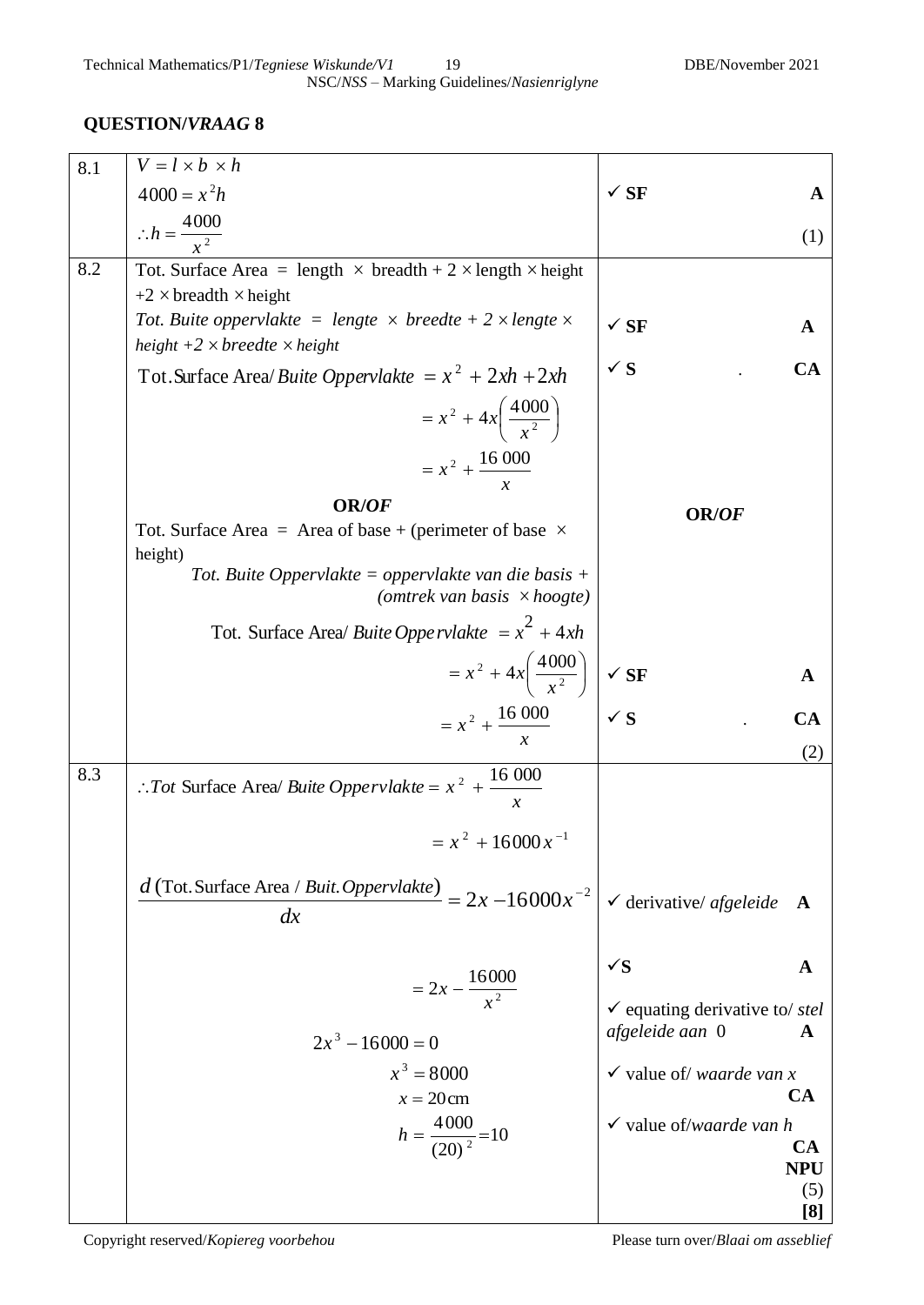| 9.1.1 | $\int x(x^2+6x) dx$                                   |                                                                                                            |
|-------|-------------------------------------------------------|------------------------------------------------------------------------------------------------------------|
|       | $=\int (x^3 + 6x^2) dx$                               | $\checkmark$<br>$\mathbf{A}$                                                                               |
|       | $=\frac{x^4}{4}+2x^3+C$                               | $\begin{array}{ccc}\n\checkmark & \frac{x^4}{4} \\ \checkmark & 2x^3 \\ \checkmark & C\n\end{array}$<br>CA |
|       |                                                       | <b>CA</b>                                                                                                  |
|       |                                                       | $\mathbf{A}$<br>(4)                                                                                        |
| 9.1.2 | $\int \left(3^x + \frac{1}{x}\right) dx$              |                                                                                                            |
|       | $=\frac{3^{x}}{\ln 3} + \ln x + C$                    | $\sqrt{\frac{3^x}{\ln 3}}$<br>$\mathbf{A}$                                                                 |
|       |                                                       | $\checkmark$ ln $x+C$<br>$\mathbf{A}$                                                                      |
|       |                                                       | (2)                                                                                                        |
| 9.2   | $A = \int_{k}^{4} g(x) dx$                            | $\checkmark$ M Area notation using<br>integrals/ Area-notasie met                                          |
| $\#$  | $=\int_{k}^{4} 3x^{2} dx$                             | gebruik van integrale<br>$\mathbf A$                                                                       |
|       |                                                       |                                                                                                            |
|       | $= x^3 \Big]_k^4$                                     | $\sqrt{x^3}$<br>$\mathbf{A}$                                                                               |
|       | $=(4)^3-(k)^3$                                        | $\checkmark$ SF<br>CA                                                                                      |
|       | $\therefore$ (4) <sup>3</sup> – (k) <sup>3</sup> = 56 | $\checkmark$ equating area to/ stel                                                                        |
|       | $\therefore k^3 = 8$                                  | CA<br>oppervl gelyk aan 56<br>CA<br>$\checkmark$                                                           |
|       | $\therefore k = 2$                                    | $\checkmark$ value of / waarde van k $CA$                                                                  |
|       |                                                       |                                                                                                            |
|       | <b>OR/OF</b>                                          | <b>OR/OF</b>                                                                                               |
|       | $A = \int_0^4 g(x) dx$                                | $\checkmark$ M Area notation using                                                                         |
|       | $=\int_0^4 3x^2 dx$                                   | integrals/ Area-notasie met<br>gebruik van integrale<br>A                                                  |
|       | $= x^3\Big]_0^4$                                      | $\sqrt{x^3}$<br>$\mathbf{A}$                                                                               |
|       | $=(4)^{3}-(0)^{3}=64$                                 | $\checkmark$ SF<br>CA                                                                                      |
|       | $A = \int_0^2 g(x) dx$                                |                                                                                                            |
|       | $= x^{3}\Big]_{0}^{2}$                                |                                                                                                            |
|       | $=(2)^3-(0)^3=8$                                      | $\checkmark$<br>CA                                                                                         |
|       | $\therefore$ 64-8 = 56                                | $\checkmark$ M<br>CA                                                                                       |
|       | $\therefore k = 2$                                    | $\checkmark$ value of / waarde van k $CA$                                                                  |
|       | <b>OR/OF</b>                                          | OR/OF                                                                                                      |